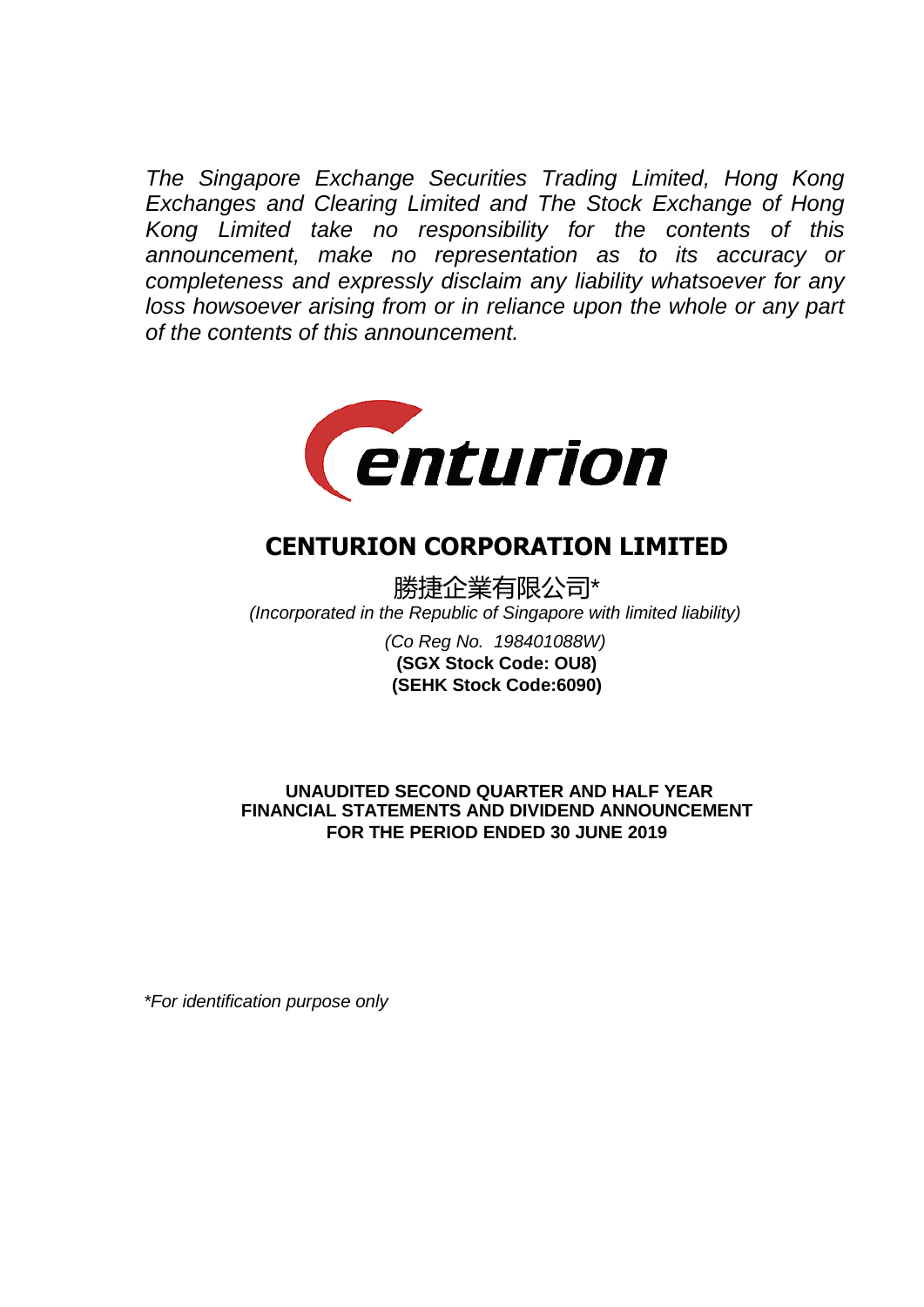# **Unaudited Second Quarter Financial Statements and Dividend Announcement for the**

# **Period Ended 30 June 2019**

The board (the "Board") of directors (the "Directors") of Centurion Corporation Limited ("Centurion" or the "Company") hereby announces the unaudited consolidated results of the Company and its subsidiaries (collectively referred to as the "Group") for the period ended 30 June 2019, together with the comparative figures for the period ended 30 June 2018 as follows:

# 1) Consolidated Income Statement and the control of the control of the control of the control of the control of the control of the control of the control of the control of the control of the control of the control of the c

|                                             |                | Group                        |             | Group          |                         |             |
|---------------------------------------------|----------------|------------------------------|-------------|----------------|-------------------------|-------------|
|                                             |                | Second quarter ended 30 June |             |                | Half year ended 30 June |             |
|                                             | 2019<br>\$'000 | 2018<br>\$'000               | Change<br>% | 2019<br>\$'000 | 2018<br>\$'000          | Change<br>% |
|                                             |                |                              |             |                |                         |             |
| Revenue                                     | 32,907         | 30,374                       | 8           | 64,192         | 60,476                  | 6           |
| Cost of sales                               | (8,251)        | (8,362)                      | (1)         | (17, 198)      | (16,909)                | 2           |
| <b>Gross profit</b>                         | 24,656         | 22,012                       | 12          | 46,994         | 43,567                  | 8           |
| Other income and gains                      | 462            | 386                          | 20          | 657            | 571                     | 15          |
| <b>Expenses</b>                             |                |                              |             |                |                         |             |
| - Distribution expenses                     | (226)          | (254)                        | (11)        | (556)          | (530)                   | 5           |
| - Administrative expenses                   | (5,931)        | (5, 135)                     | 16          | (11, 171)      | (9,920)                 | 13          |
| - Finance expenses                          | (7,052)        | (5,731)                      | 23          | (14, 468)      | (11, 328)               | 28          |
| Share of profit of associated companies and |                |                              |             |                |                         |             |
| joint venture                               | 1,425          | 1,681                        | (15)        | 2,900          | 3,380                   | (14)        |
| Profit before income tax                    | 13,334         | 12,959                       | 3           | 24,356         | 25,740                  | (5)         |
| Income tax expense                          | (1,869)        | (1,896)                      | (1)         | (3,798)        | (4, 188)                | (9)         |
| <b>Total profit</b>                         | 11,465         | 11,063                       | 4           | 20,558         | 21,552                  | (5)         |
|                                             |                |                              |             |                |                         |             |
| Profit attributable to:                     |                |                              |             |                |                         |             |
| Equity holders of the Company               | 10,191         | 9,767                        | 4           | 18,067         | 18,896                  | (4)         |
| Non-controlling interests                   | 1,274          | 1,296                        | (2)         | 2,491          | 2,656                   | (6)         |
| <b>Total profit</b>                         | 11,465         | 11,063                       | 4           | 20,558         | 21,552                  | (5)         |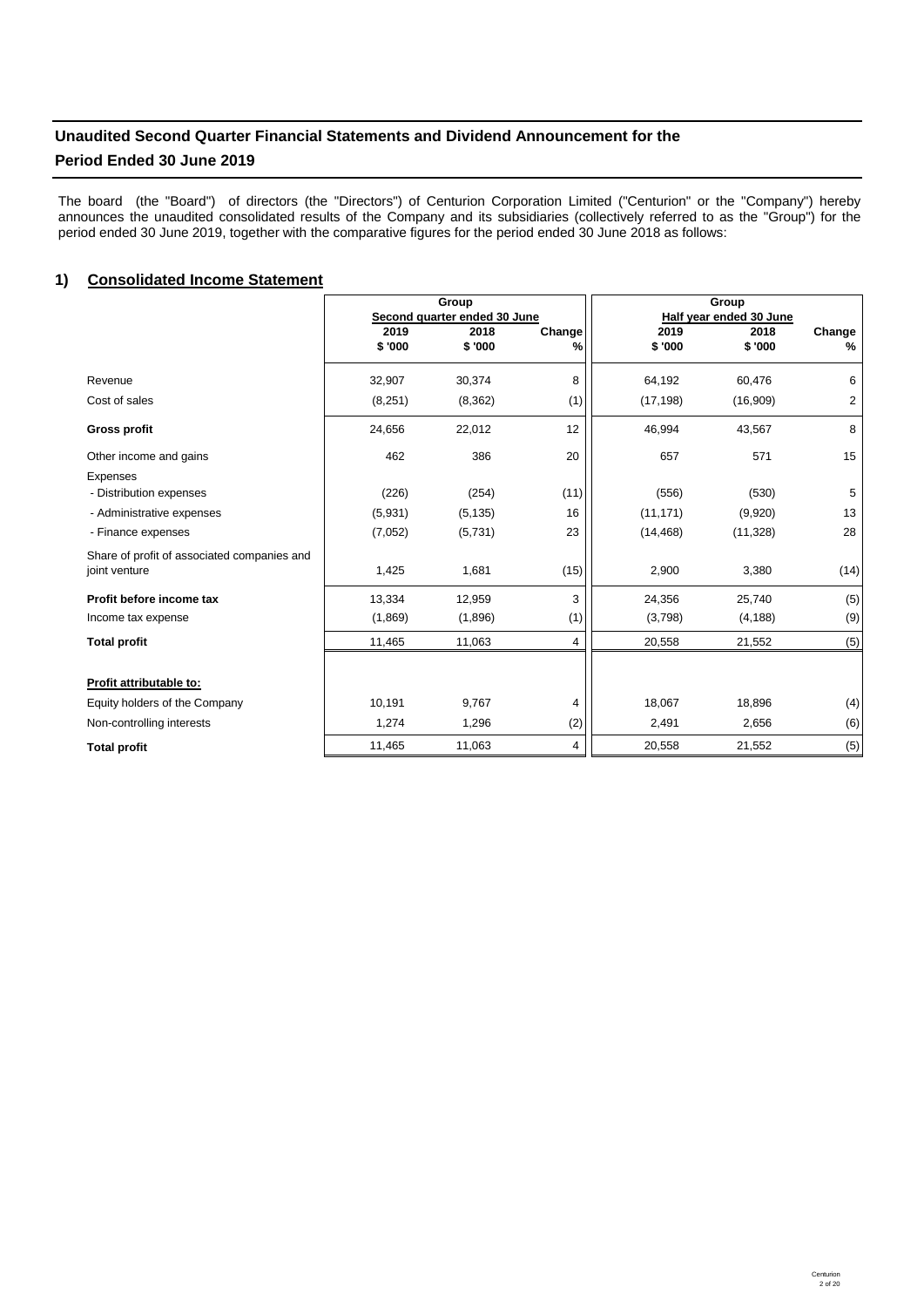# **2) Consolidated Statement of Comprehensive Income**

|                                                                | Second quarter ended 30 June |         |             | Half year ended 30 June |          |        |
|----------------------------------------------------------------|------------------------------|---------|-------------|-------------------------|----------|--------|
|                                                                | 2019                         |         | 2018 Change | 2019                    | 2018     | Change |
|                                                                | \$ '000                      | \$'000  | %           | \$ '000                 | \$ '000  | %      |
| Total profit                                                   | 11,465                       | 11,063  | 4           | 20,558                  | 21,552   | (5)    |
| Items that may be reclassified subsequently to profit or loss: |                              |         |             |                         |          |        |
| Currency translation losses arising from consolidation         | (8,016)                      | (3,626) | N/M         | (4, 453)                | (1, 456) | N/M    |
| Share of other comprehensive (losses)/gains of associated      |                              |         |             |                         |          |        |
| companies and joint venture                                    | (605)                        | 1,448   | N/M         | (578)                   | 838      | N/M    |
| Cash flow hedges                                               |                              |         |             |                         |          |        |
| - Fair value losses                                            | (1, 118)                     |         | N/M         | (1, 118)                |          | N/M    |
| Financial assets at fair value through other comprehensive     |                              |         |             |                         |          |        |
| income                                                         |                              |         |             |                         |          |        |
| - Fair value gains/(losses)                                    | 53                           | (72)    | N/M         | 329                     | (242)    | N/M    |
| - Reclassification                                             |                              |         | N/M         | 150                     |          | N/M    |
| Other comprehensive loss, net of tax                           | (9,686)                      | (2,250) | N/M         | (5,670)                 | (860)    | N/M    |
| Total comprehensive income                                     | 1,779                        | 8,813   | (80)        | 14,888                  | 20,692   | (28)   |
| Total comprehensive income attributable to:                    |                              |         |             |                         |          |        |
| Equity holders of the Company                                  | 501                          | 7,517   | (93)        | 12,387                  | 18,036   | (31)   |
| Non-controlling interests                                      | 1,278                        | 1,296   | (1)         | 2,501                   | 2,656    | (6)    |
| Total comprehensive income                                     | 1,779                        | 8,813   | (80)        | 14,888                  | 20,692   | (28)   |

N/M : Not meaningful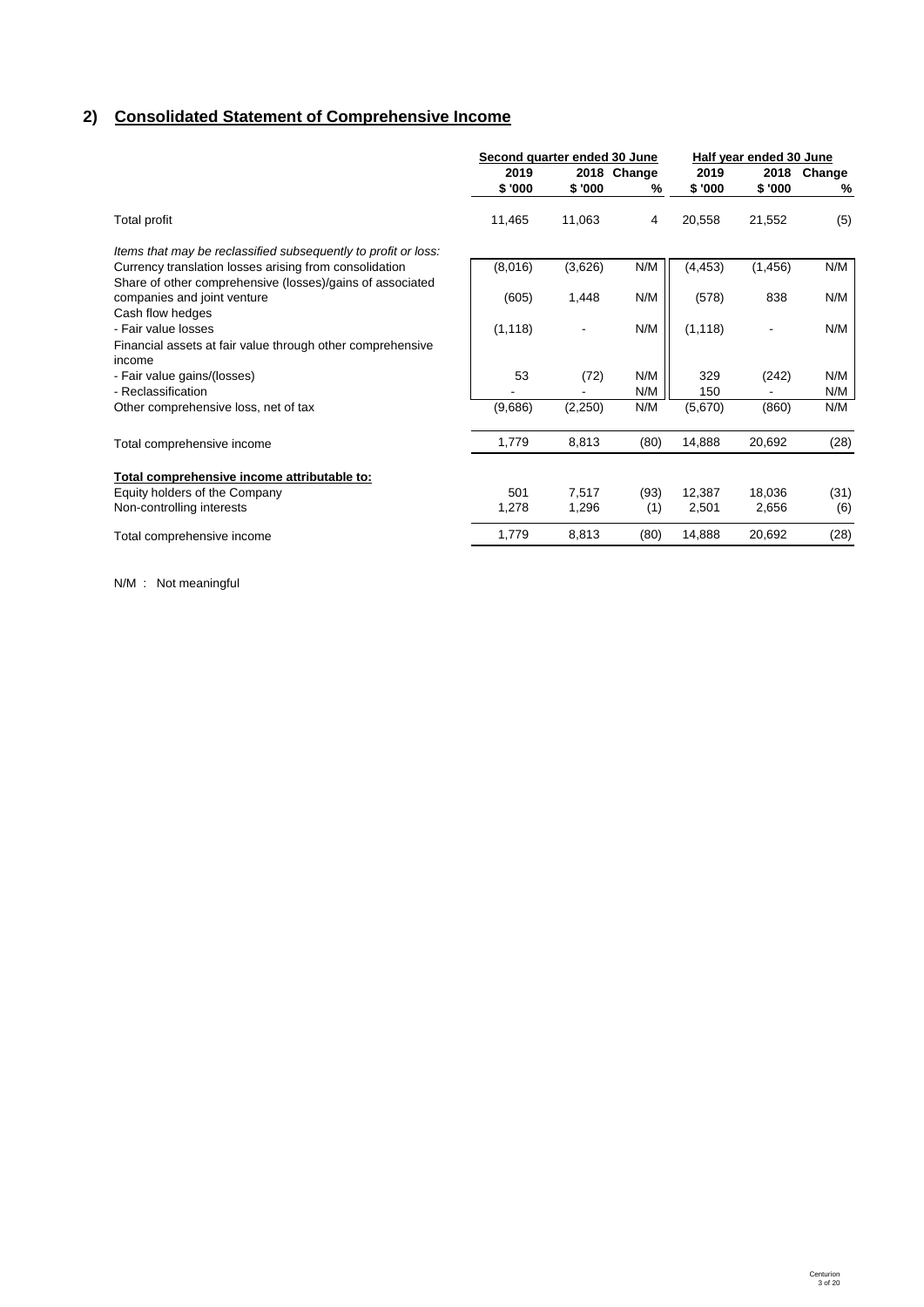# **3) Balance Sheets Balance Sheet**

|                                         | Group                  |                        | Company               |                        |
|-----------------------------------------|------------------------|------------------------|-----------------------|------------------------|
|                                         | 30 Jun 2019<br>\$ '000 | 31 Dec 2018<br>\$ '000 | 30 Jun 2019<br>\$'000 | 31 Dec 2018<br>\$ '000 |
| <b>Current assets</b>                   |                        |                        |                       |                        |
| Cash and bank balances                  | 51,818                 | 62,902                 | 23,442                | 34,081                 |
| Trade and other receivables             | 8,270                  | 11,972                 | 27,346                | 29,610                 |
| Inventories                             | 86                     | 88                     |                       |                        |
| Other assets                            | 4,073                  | 4,120                  | 408                   | 325                    |
| Financial assets, at fair value through |                        |                        |                       |                        |
| other comprehensive income              | 9,623                  | 9,322                  | 9,623                 | 9,322                  |
| Assets held for sale                    | 5,553                  | 5,586                  |                       |                        |
|                                         | 79,423                 | 93.990                 | 60,819                | 73,338                 |
| <b>Non-current assets</b>               |                        |                        |                       |                        |
| Trade and other receivables             |                        |                        | 358,853               | 358,853                |
| Other assets                            | 598                    | 598                    |                       |                        |
| Financial assets, at fair value through |                        |                        |                       |                        |
| profit or loss                          | 379                    | 383                    |                       |                        |
| Investments in associated companies     | 114,482                | 116,699                | 1,298                 | 1,298                  |
| Investments in joint ventures           | 4,363                  | 4,604                  |                       |                        |
| Investments in subsidiaries             |                        |                        | 16,703                | 16,703                 |
| Investment properties                   | 1,137,377              | 1,097,191              |                       |                        |
| Property, plant & equipment             | 7,364                  | 8,275                  | 652                   | 745                    |
|                                         | 1,264,563              | 1,227,750              | 377,506               | 377,599                |
| <b>Total assets</b>                     | 1,343,986              | 1,321,740              | 438,325               | 450,937                |
|                                         |                        |                        |                       |                        |
| <b>Current liabilities</b>              |                        |                        |                       |                        |
| Trade and other payables                | (32, 176)              | (41, 901)              | (15, 812)             | (15, 366)              |
| Current income tax liabilities          | (7,936)                | (8,018)                | (895)                 | (895)                  |
| <b>Borrowings</b>                       | (46,069)               | (42, 994)              | (2,624)               | (2, 189)               |
| Other liabilities                       | (84)                   |                        |                       |                        |
| Lease liabilities                       | (3,715)                |                        |                       |                        |
|                                         | (89,980)               | (92, 913)              | (19, 331)             | (18, 450)              |
| <b>Non-current liabilities</b>          |                        |                        |                       |                        |
| Derivative financial instruments        | (1,082)                |                        | (196)                 |                        |
| <b>Borrowings</b>                       | (677, 556)             | (695, 403)             | (136, 235)            | (161, 462)             |
| Other liabilities                       | (343)                  | (356)                  |                       |                        |
| Deferred income tax liabilities         | (8,090)                | (8, 117)               | (80)                  | (87)                   |
| Lease liabilities                       | (35, 504)              |                        |                       |                        |
|                                         | (722,575)              | (703, 876)             | (136, 511)            | (161, 549)             |
| <b>Total liabilities</b>                | (812, 555)             | (796, 789)             | (155, 842)            | (179, 999)             |
|                                         |                        |                        |                       |                        |
| <b>Net assets</b>                       | 531,431                | 524,951                | 282,483               | 270,938                |
| <b>Equity</b>                           |                        |                        |                       |                        |
| Share capital                           | 142,242                | 142,242                | 253,553               | 253,553                |
| Other reserves                          | (38, 418)              | (32, 536)              | (424)                 | (557)                  |
| <b>Retained profits</b>                 | 407,268                | 397,609                | 29,354                | 17,942                 |
|                                         | 511,092                | 507,315                | 282,483               | 270,938                |
| Non-controlling interests               | 20,339                 | 17,636                 |                       |                        |
| <b>Total equity</b>                     | 531,431                | 524,951                | 282,483               | 270,938                |
| Gearing ratio*                          | 58%                    | 58%                    |                       |                        |
| Net gearing ratio**                     | 54%                    | 54%                    |                       |                        |

\* The gearing ratio is computed as borrowings divided by total capital. Total capital is calculated as borrowings plus net assets of the Group.

\*\* The net gearing ratio is computed as borrowings less cash and bank balances divided by total capital.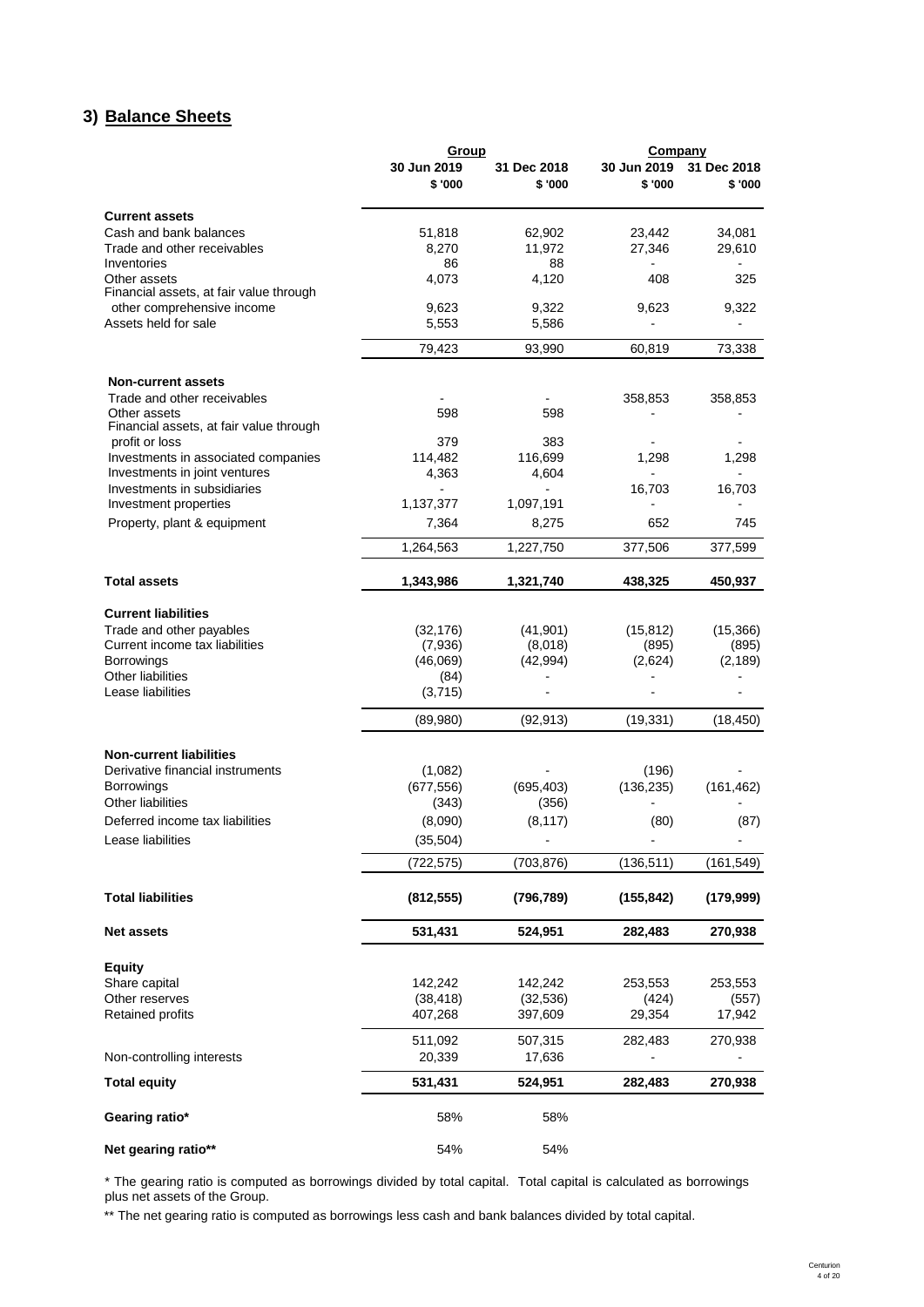# **4) Consolidated Statement of Cash Flows**

|                                                                                              | Second quarter ended 30 June |                | Half year ended 30 June |           |
|----------------------------------------------------------------------------------------------|------------------------------|----------------|-------------------------|-----------|
|                                                                                              | 2019                         | 2018           | 2019                    | 2018      |
|                                                                                              | \$'000                       | \$'000         | \$'000                  | \$'000    |
| <b>Total profit</b>                                                                          | 11,465                       | 11,063         | 20,558                  | 21,552    |
| Adjustment for:                                                                              |                              |                |                         |           |
| Income tax expense                                                                           | 1,869                        | 1,896          | 3,798                   | 4,188     |
| Depreciation and amortisation                                                                | 208                          | 834            | 1,451                   | 1,605     |
| Allowance for impairment of trade and other receivables                                      | 25                           | 15             | 52                      | 24        |
| Net loss on disposal of property, plant and equipment                                        | 49                           | 8              | 57                      | 12        |
| Interest income                                                                              | (308)                        | (267)          | (631)                   | (508)     |
| Dividend income                                                                              |                              | (28)           |                         | (55)      |
| Finance expenses                                                                             | 7,052                        | 5,731          | 14,468                  | 11,328    |
| Share of profit of associated companies and joint venture                                    | (1, 425)                     | (1,681)        | (2,900)                 | (3,380)   |
| Unrealised currency translation differences                                                  | (90)                         | 258            | (65)                    | 47        |
| Reclassification adjustment from fair value reserve to profit or loss                        | $\overline{a}$               | $\overline{a}$ | 150                     |           |
| Operating cash flow before working capital changes                                           | 18,845                       | 17,829         | 36,938                  | 34,813    |
| Change in working capital                                                                    |                              |                |                         |           |
| Inventories                                                                                  | (1)                          | 27             | $\overline{2}$          | (7)       |
| Trade and other receivables                                                                  | 229                          | 1,949          | 3,665                   | 6,435     |
| Other assets                                                                                 | 184                          | (869)          | 49                      | (1, 109)  |
| Trade and other payables                                                                     | (6, 383)                     | (4, 330)       | (9, 484)                | (8, 269)  |
| Cash generated from operations                                                               | 12,874                       | 14,606         | 31,170                  | 31,863    |
| Income tax paid                                                                              | (2,662)                      | (3,252)        | (3,805)                 | (4,621)   |
| Net cash provided by operating activities                                                    | 10,212                       | 11,354         | 27,365                  | 27,242    |
| Cash flows from investing activities                                                         |                              |                |                         |           |
| Proceeds from disposal of property, plant and equipment                                      | 90                           | 23             | 92                      | 26        |
| Additions to investment properties                                                           | (2,863)                      | (10, 394)      | (5,369)                 | (19,983)  |
| Purchases of property, plant and equipment                                                   | (412)                        | (344)          | (727)                   | (438)     |
| Interest received                                                                            | 259                          | 267            | 582                     | 508       |
| Dividends received                                                                           |                              | 28             |                         | 55        |
| Dividends received from an associated company                                                | 3,883                        | 862            | 4,744                   | 1,723     |
| Short term bank deposits released/(charged) as security to bank                              | 18                           | (7)            | 18                      | (7)       |
| Deposits paid for acquisition of investment property                                         |                              | (4,209)        |                         | (4,209)   |
| Other deposits refunded                                                                      | $\overline{a}$               | 225            |                         | 1,560     |
| Net cash provided by/(used in) investing activities                                          | 975                          | (13, 549)      | (660)                   | (20, 765) |
| Cash flows from financing activities                                                         |                              |                |                         |           |
| Proceeds from borrowings                                                                     | 2,248                        | 13,866         | 44,470                  | 25,105    |
| Repayment of borrowings                                                                      | (46, 803)                    | (14, 840)      | (57, 277)               | (23, 817) |
| Interest paid on borrowings                                                                  | (7, 713)                     | (6,275)        | (13,309)                | (12,047)  |
| Dividends paid to equity holders of the Company                                              | (8,408)                      | (12,611)       | (8, 408)                | (12,611)  |
| Cash provided by non-controlling interests                                                   |                              |                | 300                     |           |
| Repayment of loan to associated company                                                      |                              | (862)          | (861)                   | (1, 723)  |
| Interest paid on lease liabilities                                                           | (342)                        | $\blacksquare$ | (689)                   |           |
| Repayment of principal portion of lease liabilities<br>Net cash used in financing activities | (905)<br>(61, 923)           | (20, 722)      | (1,799)<br>(37, 573)    | (25,093)  |
|                                                                                              |                              |                |                         |           |
| Net decrease in cash and cash equivalents held                                               | (50, 736)                    | (22, 917)      | (10, 868)               | (18, 616) |
| Cash and cash equivalents at beginning of the period                                         | 101,077                      | 77,514         | 61,358                  | 73,191    |
| Effects of currency translation on cash and cash equivalents                                 | (75)                         | (265)          | (224)                   | (243)     |
| Cash and cash equivalents at end of the period                                               | 50,266                       | 54,332         | 50,266                  | 54,332    |
| * The consolidated cash and cash equivalents comprise the following:                         |                              |                |                         |           |
| Cash and bank balances                                                                       | 51,818                       | 56,960         | 51,818                  | 56,960    |
| Restricted cash and short-term bank deposits charged as security to bank                     | (1, 552)                     | (2,628)        | (1, 552)                | (2,628)   |
|                                                                                              |                              |                |                         |           |
|                                                                                              | 50,266                       | 54,332         | 50,266                  | 54,332    |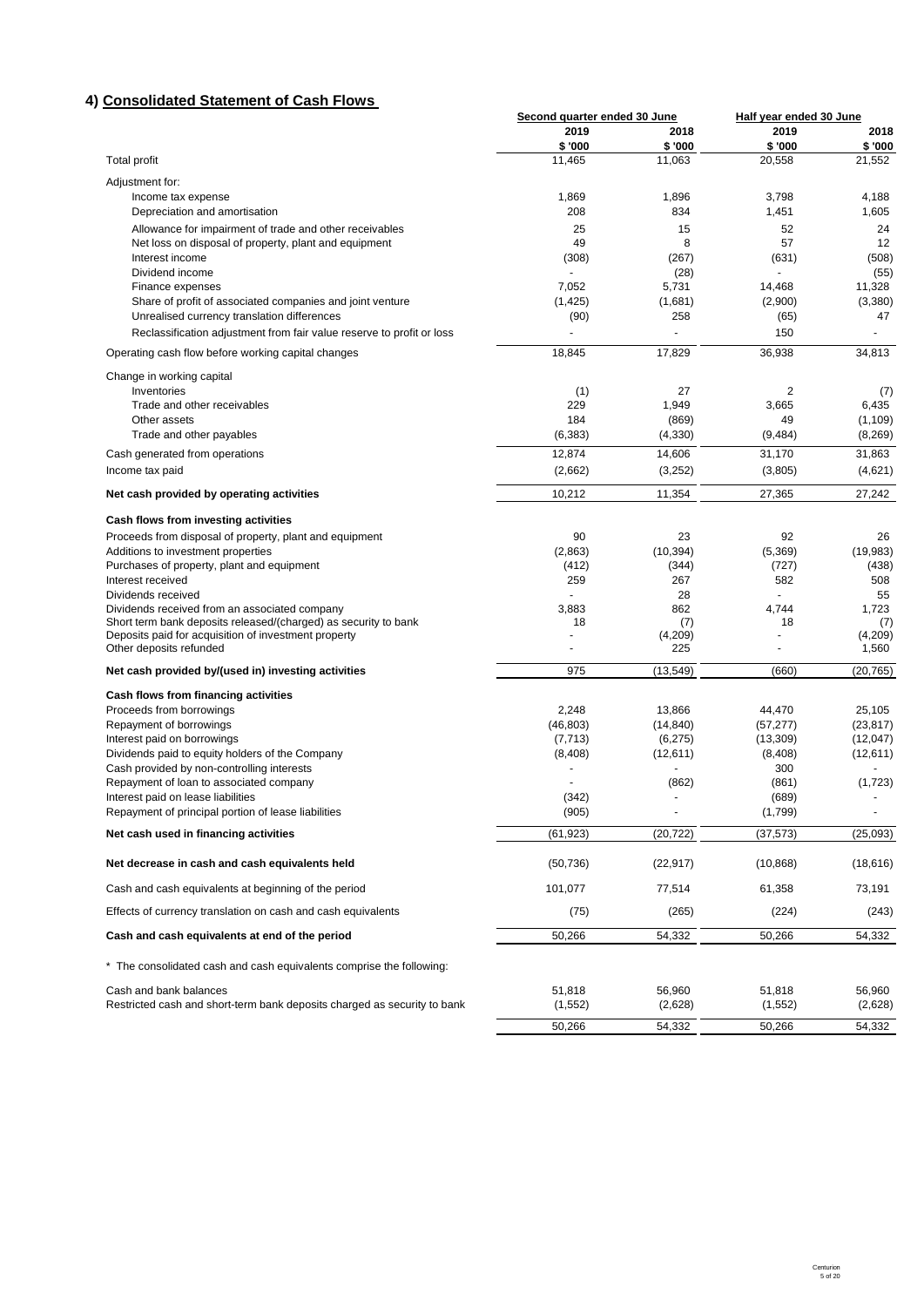# **5) Consolidated Statement of Changes in Equity**

**Attributable to equity holders of the Company**

| <b>GROUP</b><br>2019                                                                               | <b>Share</b><br>Capital<br>\$'000 | Other<br><b>Reserves</b><br>\$'000 | <b>Retained</b><br><b>Profits</b><br>\$'000 | Total<br>\$'000        | Non-controlling<br><b>Interests</b><br>\$'000 | Total<br>Equity<br>\$'000               |
|----------------------------------------------------------------------------------------------------|-----------------------------------|------------------------------------|---------------------------------------------|------------------------|-----------------------------------------------|-----------------------------------------|
| Balance as at 1 Jan 2019                                                                           | 142,242                           | (32, 536)                          | 397,609                                     | 507,315                | 17,636                                        | 524,951                                 |
| Dividends relating to 2018 paid                                                                    |                                   |                                    | (8,408)                                     | (8,408)                |                                               | (8, 408)                                |
| Adjustment on acquisition of additional<br>shares in a subsidiary from non-controlling<br>interest |                                   | (202)                              |                                             | (202)                  | 202                                           |                                         |
| Profit for the period                                                                              |                                   |                                    | 18,067                                      | 18,067                 | 2,491                                         | 20,558                                  |
| Other comprehensive loss for the period                                                            |                                   | (5,680)                            |                                             | (5,680)                | 10                                            | (5,670)                                 |
| Balance as at 30 Jun 2019                                                                          | 142,242                           | (38, 418)                          | 407,268                                     | 511,092                | 20,339                                        | 531,431                                 |
| <b>GROUP</b><br>2018                                                                               | Share<br>Capital<br>\$'000        | Other<br><b>Reserves</b><br>\$'000 | <b>Retained</b><br><b>Profits</b><br>\$'000 | <b>Total</b><br>\$'000 | Non-controlling<br><b>Interests</b><br>\$'000 | <b>Total</b><br><b>Equity</b><br>\$'000 |
| Balance as at 1 Jan 2018                                                                           | 142,242                           | (18, 617)                          | 339,302                                     | 462,927                | 12,806                                        | 475,733                                 |
| Dividends relating to 2017 paid                                                                    |                                   |                                    | (12, 611)                                   | (12,611)               | $\overline{\phantom{a}}$                      | (12, 611)                               |
| Profit for the period                                                                              |                                   |                                    | 18,896                                      | 18,896                 | 2,656                                         | 21,552                                  |
| Other comprehensive loss for the period                                                            |                                   | (860)                              |                                             | (860)                  |                                               | (860)                                   |
| Balance as at 30 Jun 2018                                                                          | 142,242                           | (19, 477)                          | 345,587                                     | 468,352                | 15,462                                        | 483,814                                 |

| <b>COMPANY</b><br>2019                    | <b>Share</b><br>Capital<br>\$'000 | Other<br><b>Reserves</b><br>\$'000 | <b>Retained</b><br><b>Profits</b><br>\$'000 | Total<br>\$'000 |
|-------------------------------------------|-----------------------------------|------------------------------------|---------------------------------------------|-----------------|
| Balance as at 1 Jan 2019                  | 253,553                           | (557)                              | 17,942                                      | 270,938         |
| Dividends relating to 2018 paid           |                                   |                                    | (8, 408)                                    | (8,408)         |
| Profit for the period                     |                                   |                                    | 19,820                                      | 19,820          |
| Other comprehensive income for the period |                                   | 133                                |                                             | 133             |
| Balance as at 30 Jun 2019                 | 253,553                           | (424)                              | 29,354                                      | 282,483         |
| <b>COMPANY</b><br>2018                    | <b>Share</b><br>Capital<br>\$'000 | Other<br><b>Reserves</b><br>\$'000 | <b>Retained</b><br><b>Profits</b><br>\$'000 | Total<br>\$'000 |
| Balance as at 1 Jan 2018                  | 253,553                           | 64                                 | 20,152                                      | 273,769         |
| Dividends relating to 2017 paid           |                                   |                                    | (12, 611)                                   | (12,611)        |
| Profit for the period                     |                                   |                                    | 6,544                                       | 6,544           |
| Other comprehensive loss for the period   |                                   | (242)                              |                                             | (242)           |
| Balance as at 30 Jun 2018                 | 253,553                           | (178)                              | 14,085                                      | 267,460         |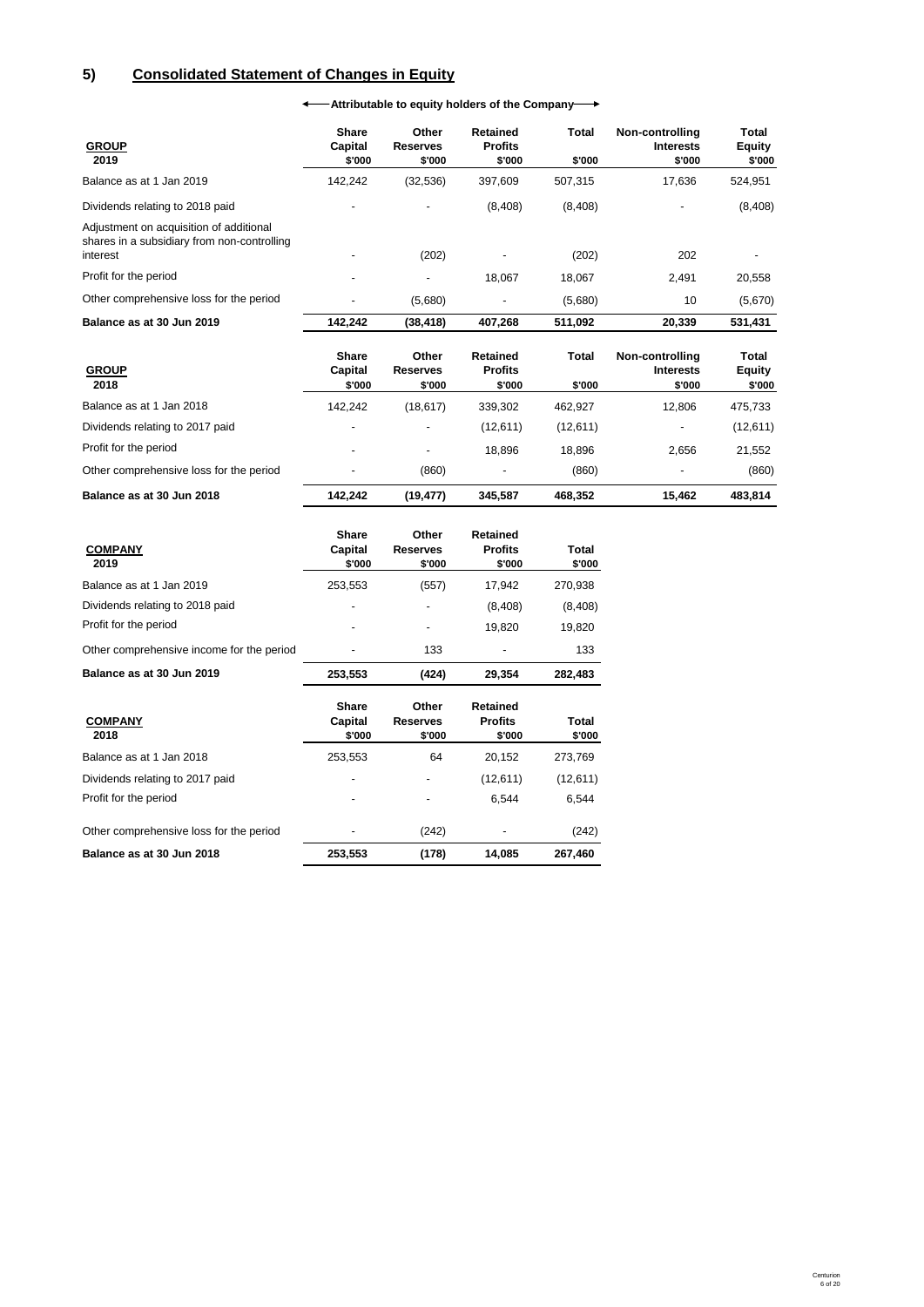# **6) Segment Information**

**Segmented revenue and results for business or geographical segments (of the group) in the form presented in the issuer's most recently audited annual financial statements, with comparative information for the immediately preceding period**

**The business of the Group is organised into the following business segments:**

**a) Workers Accommodation**

**b) Students Accommodation**

**c) Others**

| Six months ended 30 June 2019                                                                                                                                                                                           | Workers<br>Accommodation<br>\$'000 | <b>Students</b><br>Accommodation<br>\$'000 | Others<br>\$'000                       | Total<br>\$'000                                               |
|-------------------------------------------------------------------------------------------------------------------------------------------------------------------------------------------------------------------------|------------------------------------|--------------------------------------------|----------------------------------------|---------------------------------------------------------------|
| Sales to external parties                                                                                                                                                                                               | 40,479                             | 22,992                                     | 721                                    | 64,192                                                        |
| Timing of revenue recognition in relation to<br>revenue from contracts with customers<br>- Point in time<br>- Over time                                                                                                 | 2,129<br>339<br>2,468              | 841<br>768<br>1,609                        | 593<br>$\overline{\phantom{a}}$<br>593 | 3,563<br>1,107<br>4,670                                       |
| Segment results<br>Finance expense<br>Interest income<br>Share of profit/(loss) of associated companies                                                                                                                 | 25,273<br>(9,490)                  | 9,825<br>(4, 977)                          | 195<br>(1)                             | 35,293<br>(14, 468)<br>631                                    |
| and joint ventures<br>Profit before tax<br>Income tax expense<br>Net profit                                                                                                                                             | 2,614                              | 364                                        | (78)                                   | 2,900<br>24,356<br>(3,798)<br>20,558                          |
| Segment assets<br>Short-term bank deposits<br>Financial assets, at fair value through other<br>comprehensive income<br>Investments in associated companies<br>Investments in joint venture<br>Consolidated total assets | 694,930                            | 482,916                                    | 6,687                                  | 1,184,533<br>30,985<br>9,623<br>114,482<br>4,363<br>1,343,986 |
| Segment liabilities<br><b>Borrowings</b><br>Current income tax liabilities<br>Deferred income tax liabilities<br>Consolidated total liabilities                                                                         | 50,083<br>463,628                  | 22,099<br>259,997                          | 722                                    | 72,904<br>723,625<br>7,936<br>8,090<br>812,555                |
| Other segment items:<br>Capital expenditure                                                                                                                                                                             | 1,530                              | 4,585                                      |                                        | 6,115                                                         |
| Depreciation                                                                                                                                                                                                            | 931                                | 502                                        | 18                                     | 1,451                                                         |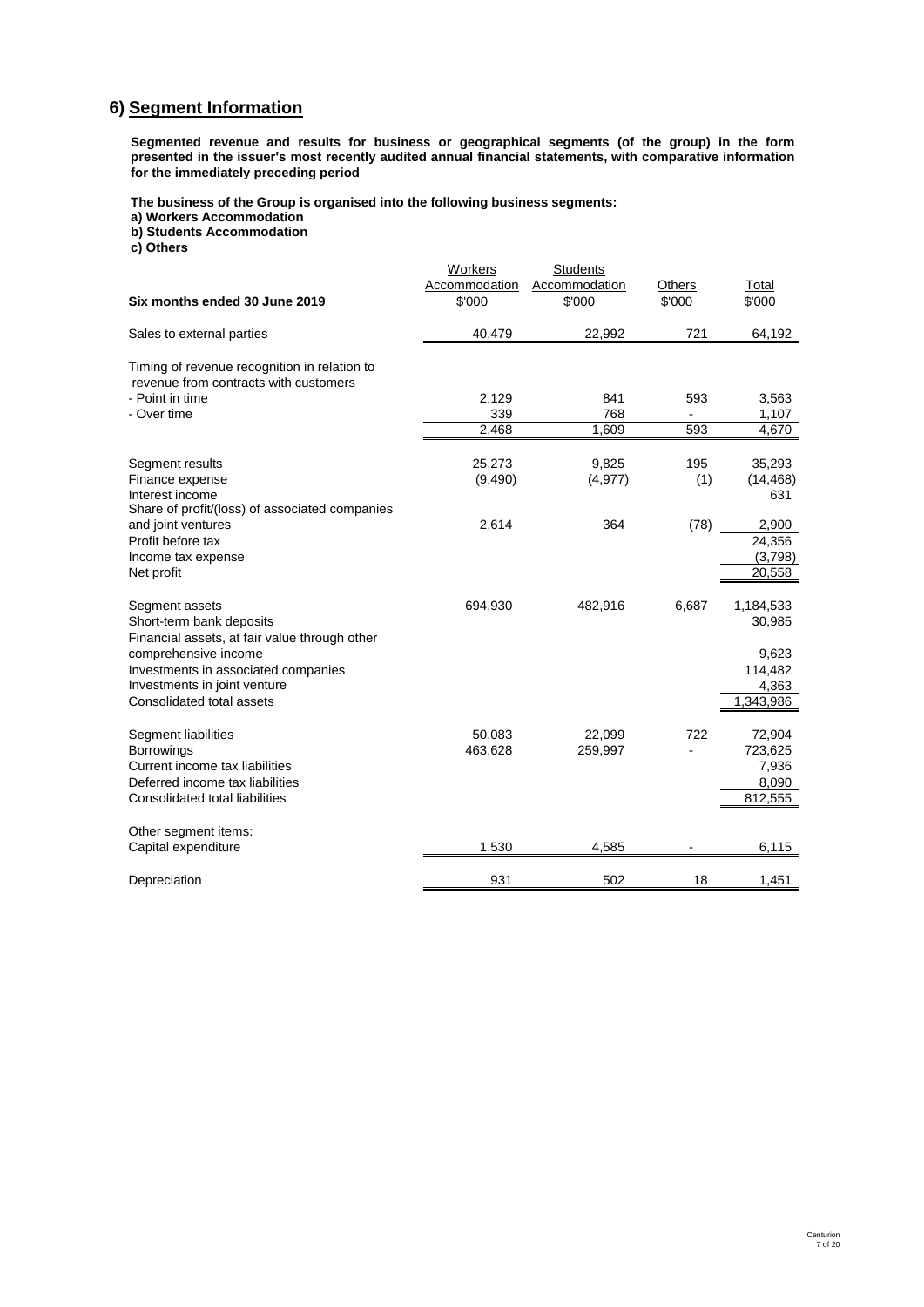|                                                                                                                                          | <b>Workers</b><br>Accommodation | <b>Students</b><br>Accommodation | Others     | Total                                          |
|------------------------------------------------------------------------------------------------------------------------------------------|---------------------------------|----------------------------------|------------|------------------------------------------------|
| Six months ended 30 June 2018                                                                                                            | \$'000                          | \$'000                           | \$'000     | \$'000                                         |
| Sales to external parties                                                                                                                | 40,351                          | 19,154                           | 971        | 60,476                                         |
| Timing of revenue recognition in relation to<br>revenue from contracts with customers<br>- Point in time<br>- Over time                  | 1,509<br>341<br>1.850           | 952<br>698<br>1,650              | 857<br>857 | 3,318<br>1,039<br>4,357                        |
| Segment results<br>Finance expense<br>Interest income<br>Dividend income                                                                 | 25,158<br>(7, 550)              | 7,572<br>(3,778)                 | 395        | 33,125<br>(11, 328)<br>508<br>55               |
| Share of profit/(loss) of associated companies<br>Profit before tax<br>Income tax expense<br>Net profit                                  | 2,640                           | 753                              | (13)       | 3,380<br>25,740<br>(4, 188)<br>21,552          |
| Year ended 31 December 2018                                                                                                              |                                 |                                  |            |                                                |
| Segment assets<br>Short-term bank deposits<br>Financial assets, at fair value through other                                              | 668,193                         | 471,938                          | 6,697      | 1,146,828<br>44,287                            |
| comprehensive income<br>Investments in associated companies<br>Investments in joint venture<br>Consolidated total assets                 |                                 |                                  |            | 9,322<br>116,699<br>4,604<br>1,321,740         |
| Segment liabilities<br>Borrowings<br>Current income tax liabilities<br>Deferred income tax liabilities<br>Consolidated total liabilities | 25,547<br>469,210               | 15,901<br>269,179                | 809<br>8   | 42,257<br>738,397<br>8,018<br>8,117<br>796,789 |
| Other segment items:<br>Capital expenditure                                                                                              | 14,296                          | 104,758                          | 1          | 119,055                                        |
| Depreciation                                                                                                                             | 1,926                           | 1,124                            | 36         | 3,086                                          |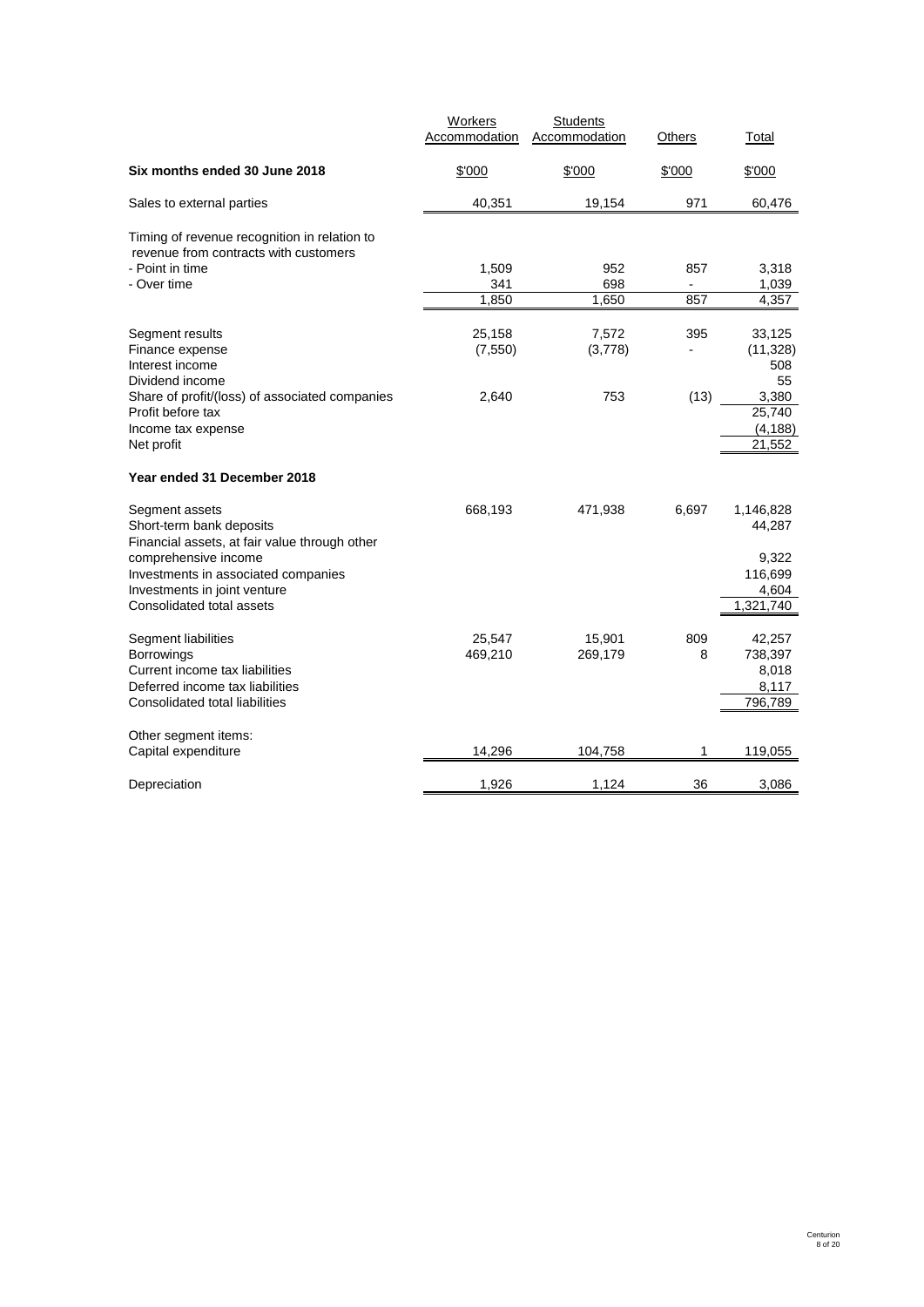#### **7) NOTES TO THE UNAUDITED SECOND QUARTER AND HALF YEAR CONSOLIDATED FINANCIAL STATEMENTS**

*FOR THE PERIOD ENDED 30 JUNE 2019*

# **a) General information**

Centurion is incorporated and domiciled in the Republic of Singapore and is dual listed on both the Main Board of the Singapore Exchange Securities Trading Limited ("SGX-ST") and The Stock Exchange of Hong Kong Limited ("SEHK"). The address of its registered office is 45 Ubi Road 1, #05-01, Singapore 408696.

The principal activities of the Company include investment holding and provision of management services.

The financial statements are presented in thousands of Singapore Dollars (S\$'000) unless otherwise stated.

#### **b) Whether the same accounting policies and methods of computation as in the issuer's most recently audited annual financial statements have been applied**

The financial statements of the Company and the Group have been prepared in accordance with the Singapore Financial Reporting Standards (International) ("SFRS(I)") and International Financial Reporting Standards ("IFRS") under the historical cost convention.

For the purpose of SFRS(I), financial statements that have been prepared in accordance and complied with IFRS are deemed to have also complied with SFRS(I). SFRS(I) comprise standards and interpretations that are equivalent to IFRS. All references to SFRS(I) and IFRS are referred to collectively as "IFRS" in these financial statements, unless specified otherwise.

The financial statements have been prepared in accordance with the same accounting policies and methods of computation adopted in the audited financial statement of the previous financial year, except where new or amended IFRS or SFRS(I) and Interpretation to FRS ("INT FRS") became effective from this financial year.

#### **c) If there are any changes in the accounting policies and methods of computation, including any** required by an accounting standard, what has changed, as well as the reasons for, and the effect of, **the change**

The Group has adopted the following new accounting standards, amendment and interpretation to existing standards which are mandatory for accounting periods beginning on or after 1 January 2019.

# International Financial Reporting Standard 16 - Leases ("IFRS 16")

The Group has applied IFRS 16 from the mandatory adoption date of 1 January 2019. The Group applied the simplified transition approach and has not restated comparative amounts for the year prior to first adoption. Right-of-use assets will be measured at the amount of the lease liability on adoption (adjusted for any prepaid or accrued lease expenses).

As at 1 January 2019, the Group recognised its existing operating lease arrangements as right-of-use assets (under investment properties) with corresponding lease liabilities and the effects are as shown below:

| <b>Balance Sheet</b>            | Higher/(Lower) |
|---------------------------------|----------------|
|                                 | Group          |
| As at 1 January 2019            | S\$'000        |
| <b>Assets</b>                   |                |
| Investment properties           | 40,857         |
| <b>Liabilities</b>              |                |
| Lease liabilities - Current     | 4,082          |
| Lease liabilities - Non-current | 36,775         |
|                                 | 40.857         |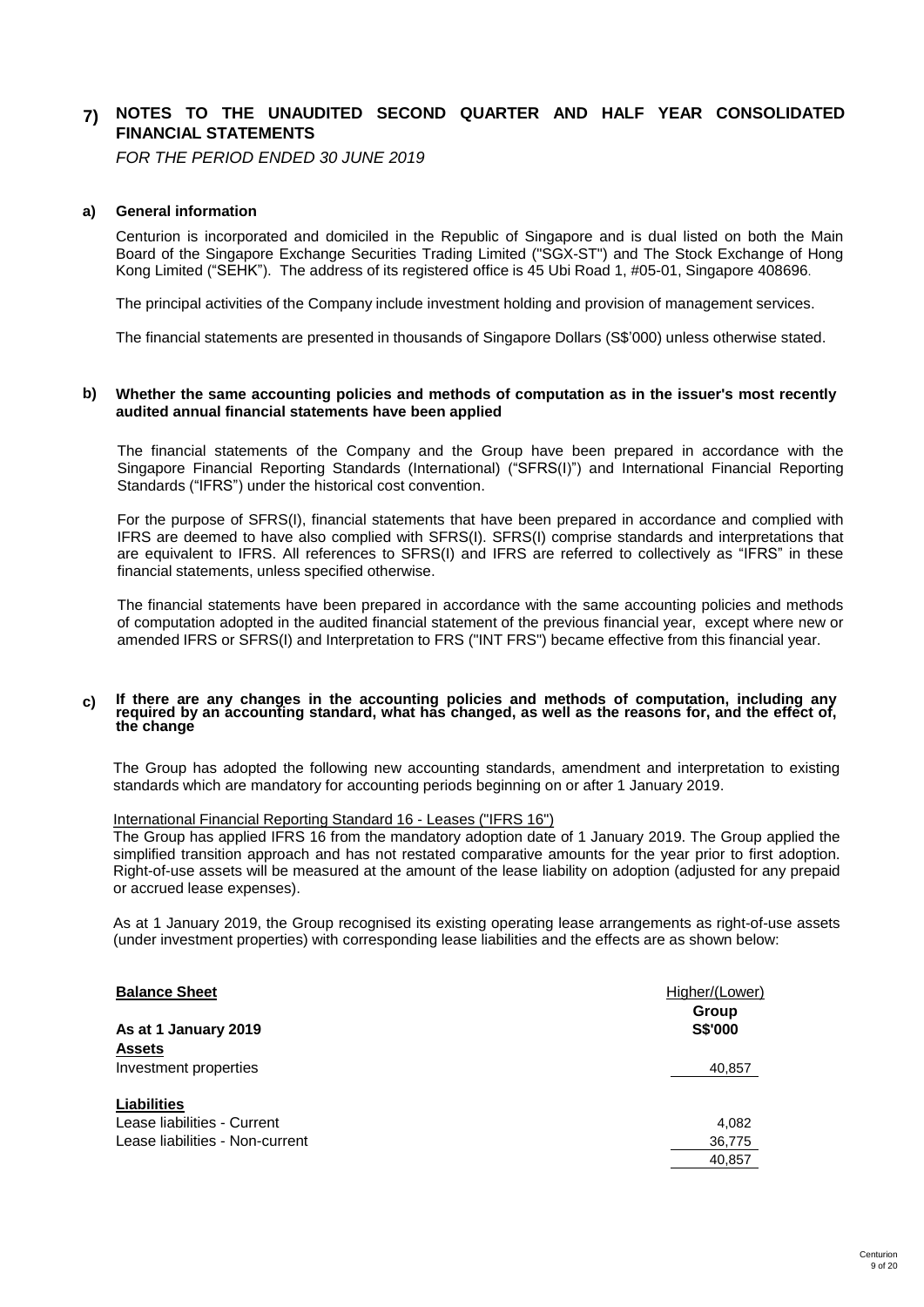| d) | Revenue                                        | Group<br>Half year ended 30 June |                |             |
|----|------------------------------------------------|----------------------------------|----------------|-------------|
|    |                                                | 2019<br>\$ '000                  | 2018<br>\$'000 | Change<br>% |
|    | Rental income from investment properties       | 59.522                           | 56.119         | 6           |
|    | Revenue from contracts with customers (IFRS15) |                                  |                |             |
|    | Other revenue from accommodation business      | 2,970                            | 2.461          | 21          |
|    | Sales of optical storage media                 | 593                              | 857            | (31)        |
|    | Management services                            | 1.107                            | 1.039          |             |
|    | Total revenue                                  | 64,192                           | 60.476         | 6           |

# **e) Revenue and profit breakdown**

|                                                   |        | Group                   |        |  |
|---------------------------------------------------|--------|-------------------------|--------|--|
|                                                   |        | Half year ended 30 June |        |  |
|                                                   | 2019   | 2018                    | Change |  |
|                                                   | \$'000 | \$'000                  | %      |  |
| <b>Continuing operation:</b>                      |        |                         |        |  |
| (a) Revenue reported for first half year          | 64.192 | 60.476                  | 6      |  |
|                                                   |        |                         |        |  |
| (b) Profit after tax reported for first half year | 20,558 | 21.552                  | (5)    |  |

# **f) Other income and gains - net**

|                                             |        | Half year ended 30 June |        |  |
|---------------------------------------------|--------|-------------------------|--------|--|
|                                             | 2019   | 2018                    | Change |  |
|                                             | \$'000 | \$'000                  | %      |  |
| Rental income                               |        |                         | N/M    |  |
| Interest income                             | 631    | 508                     | 24     |  |
| Dividend income                             |        | 55                      | N/M    |  |
| Currency exchange loss-net                  | (3)    | (99)                    | (97)   |  |
| Net loss on disposal of plant and equipment | (57)   | (12)                    | N/M    |  |
| Government grants                           | 59     | 108                     | (45)   |  |
| Others                                      | 27     | 4                       | N/M    |  |
|                                             |        |                         |        |  |

# **g) Income tax expense**

- Profit for the financial period Current income tax Deferred income tax
- (Over)/under provision in prior financial periods Current income tax Deferred income tax

|         | Group<br>Half year ended 30 June |        |
|---------|----------------------------------|--------|
| 2019    | 2018                             | Change |
| \$ '000 | \$'000                           | %      |
|         |                                  |        |
| 3,820   | 4,177                            | (9)    |
| (43)    | (56)                             | (23    |
| 3,777   | 4,121                            | (8     |
| (78)    | 10                               | N/M    |
| 99      | 57                               | 74     |
| 3,798   | 4,188                            | (9     |

**Group**

 $234$  657 571 15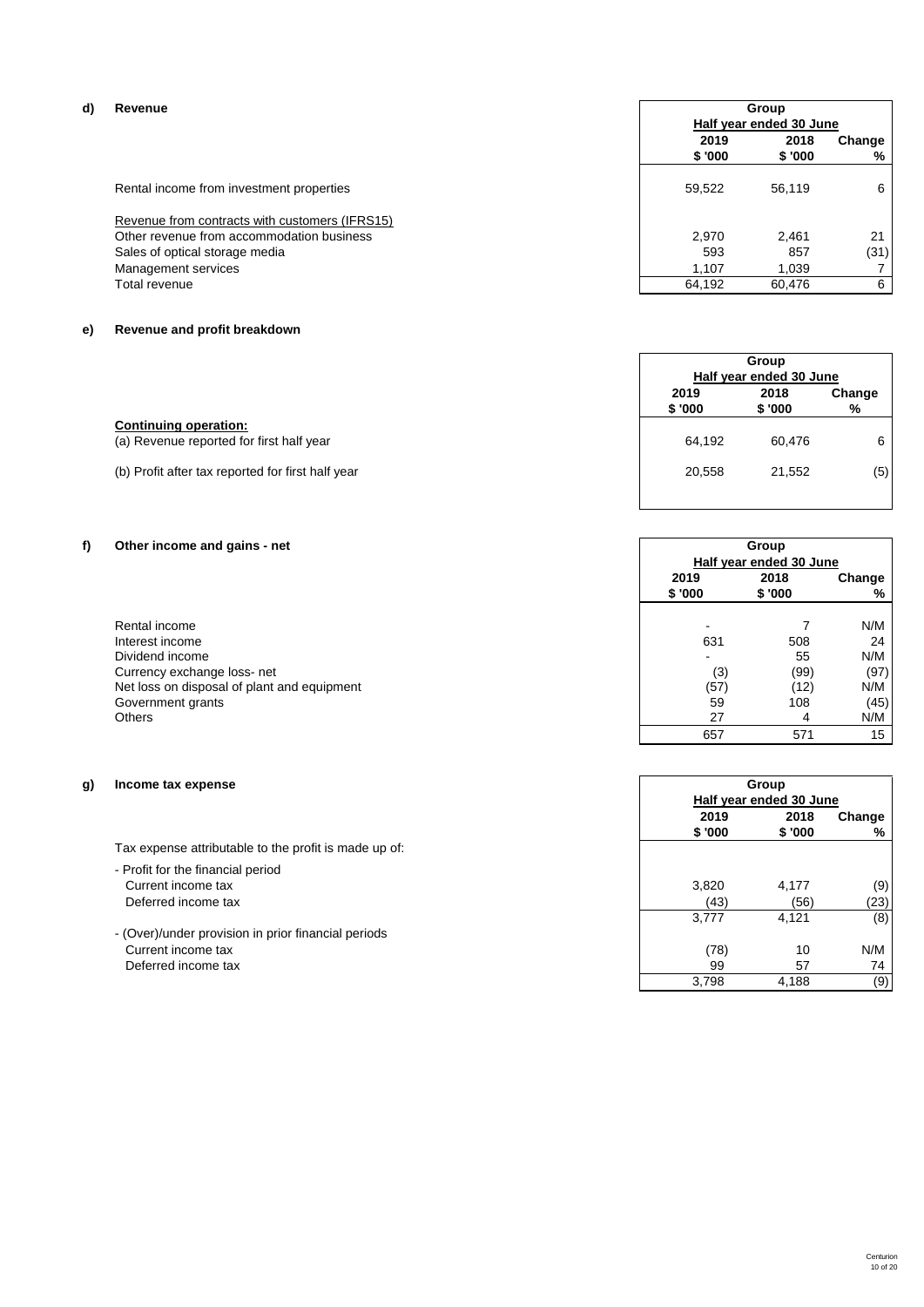# **h) Other information on Income Statement**

|                                                         |          | Group<br>Half year ended 30 June |        |
|---------------------------------------------------------|----------|----------------------------------|--------|
|                                                         | 2019     | 2018                             | Change |
|                                                         | \$ '000  | \$'000                           | %      |
| Depreciation and amortisation                           | (1, 451) | (1,605)                          | (10)   |
| Allowance for impairment of trade and other receivables | (52)     | (24)                             | 117    |

# **i) Trade and other receivables**

Trade receivables primarily consisted of the trade receivables from non-related parties i.e.customers.

The majority of the group's sales are on cash terms. The remaining overdue amounts, were mainly due to some customers requesting for a delay in payment and we allow them for deferred settlement of up to 30 days (for workers and student accommodation) or up to 90 days (for commercial tenants of student accommodations and optical disc business), as the case may be, after considering the requesting customer's rental deposit balance, payment history and financial situation, in order to maintain long term relationships with the customers.

The ageing analysis of trade receivables based on invoice date is as follows:

|                                           | Group        |                                   |
|-------------------------------------------|--------------|-----------------------------------|
|                                           | \$'000       | 30 Jun 2019 31 Dec 2018<br>\$'000 |
| Up to 3 months                            | 2,458        | 2,892                             |
| 3 to 6 months                             | 167          | 302                               |
| Over 6 months                             | 730<br>3,355 | 672<br>3,866                      |
| Less: Cumulative allowance for impairment | (820)        | (781)                             |
|                                           | 2,535        | 3,085                             |

# **j) Trade and other payables**

Trade payables mainly comprised payables to utilities, suppliers of consumables and services.

Trade payables that are aged over 3 months were mainly due to liabilities recognised but under negotiation with suppliers over payment or goods/services delivered. Our trade payables were due according to the terms on the relevant contracts. In general, our suppliers grant us a credit term of cash terms of up to 30 days and we settle our payment by cheque or bank transfer.

The ageing analysis of trade payables based on invoice date is as follows:

|                | Group  |                                   |
|----------------|--------|-----------------------------------|
|                | \$'000 | 30 Jun 2019 31 Dec 2018<br>\$'000 |
| Up to 3 months | 1,397  | 3,562                             |
| 3 to 6 months  | 230    | 51                                |
| Over 6 months  | 432    | 624                               |
|                | 2,059  | 4,237                             |

N/M: Not meaningful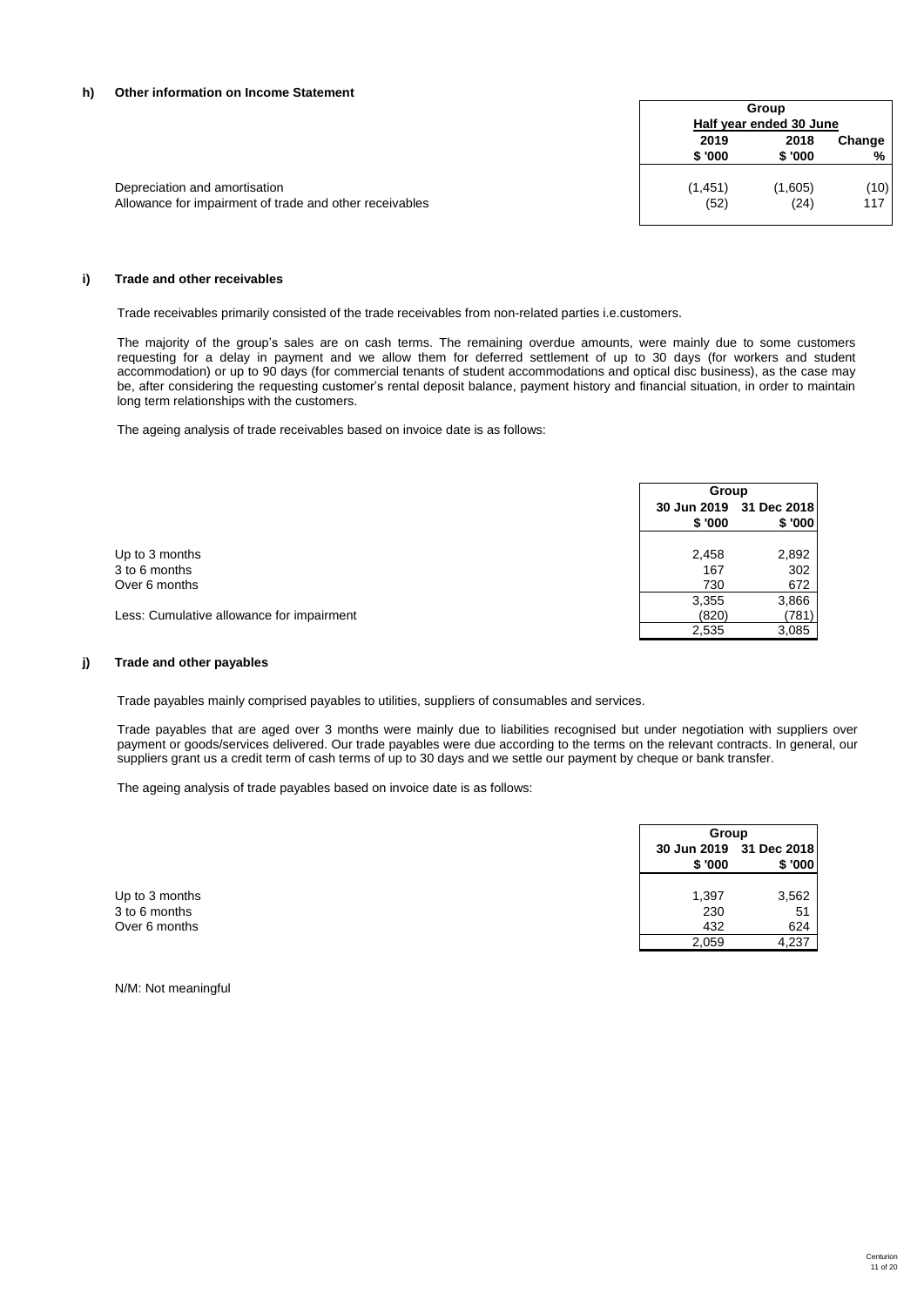## **k) Group's borrowings**

**(i) Amount repayable in one year or less, or on demand**

|                                      | Group                 |                       |
|--------------------------------------|-----------------------|-----------------------|
|                                      | 30 Jun 2019<br>\$'000 | 31 Dec 2018<br>\$'000 |
| Secured                              | 43,834                | 42,055                |
| Unsecured                            | 2,235                 | 939                   |
| Sub Total                            | 46,069                | 42,994                |
| (ii) Amount repayable after one year |                       |                       |
|                                      | Group                 |                       |
|                                      | 30 Jun 2019<br>\$'000 | 31 Dec 2018<br>\$'000 |

| Secured   | 569.805 | 560,984 |
|-----------|---------|---------|
| Unsecured | 107.751 | 134.419 |
| Sub Total | 677,556 | 695,403 |

## **Total borrowings 723,625 738,397**

## **(iii) Details of any collateral**

The Group's secured borrowings include bank borrowings and lease liabilities. The borrowings are secured by fixed charges over certain bank deposits and investment properties of the subsidiaries.

# **l) Share capital and treasury shares**

| .<br>Share capital                    | Company<br>No. of shares<br>issued | Group<br>Share capital<br>\$'000 | Company<br>Share capital<br>\$ '000 |
|---------------------------------------|------------------------------------|----------------------------------|-------------------------------------|
| Beginning and end of financial period | 840,778,624                        | 142.242                          | 253,553                             |
|                                       |                                    | Company<br>30 Jun 2019           | 31 Dec 2018                         |

Total number of issued shares excluding treasury shares 840,778,624 840,778,624 840,778,624

All issued ordinary shares are fully paid. There is no par value for these ordinary shares.

## **Share options, warrants and convertibles**

As at 30 June 2019 and 30 June 2018, the Company did not have any employee share option scheme and has no outstanding options, warrants or convertibles.

# **Treasury shares and subsidiary holdings**

|                                                                                                                                         | Company     |                          |
|-----------------------------------------------------------------------------------------------------------------------------------------|-------------|--------------------------|
|                                                                                                                                         | As at       | As at                    |
|                                                                                                                                         | 30 Jun 2019 | 30 Jun 2018              |
|                                                                                                                                         |             |                          |
| Number of shares held as treasury shares                                                                                                |             | $\overline{\phantom{a}}$ |
| Number of subsidiary holdings                                                                                                           |             |                          |
| Percentage of the aggregate number of treasury shares and<br>subsidiary holdings held against the total number of shares<br>outstanding | 0%          | 0%                       |

There were no sales, transfers, cancellation and/or use of treasury shares and subsidiary holdings as at the end of the current financial period reported on.

# **m) Purchase, sales or redemption of the Company's listed securities and cancellation of treasury shares**

There was no purchase, sales or redemption of the Company's listed securities and cancellation of treasury shares during the period ended 30 June 2019.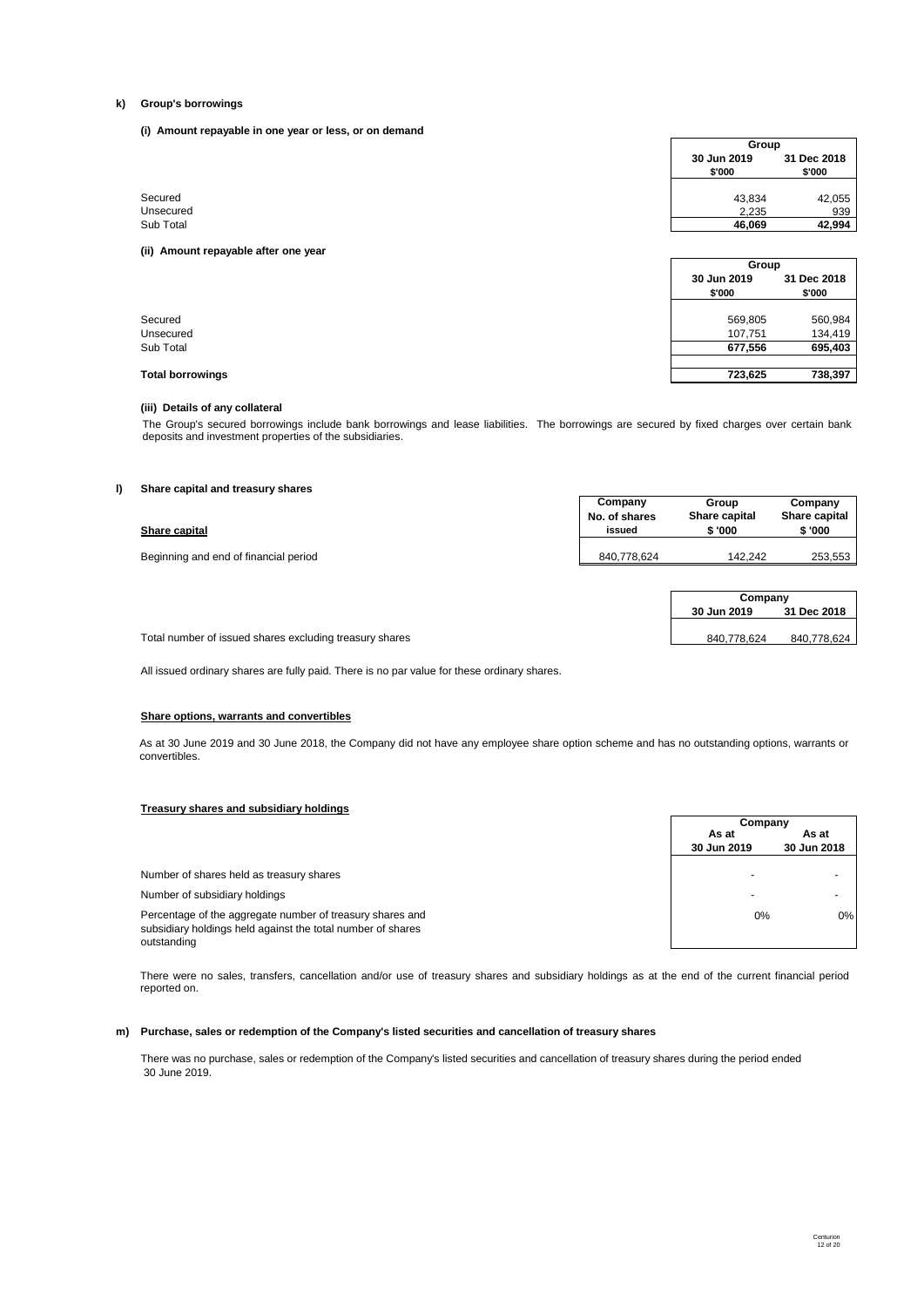# **8. Group Performance Review**

A review of the performance of the group, to the extent necessary for a reasonable understanding of the group's **business. It must include a discussion of the following:**

(a) any significant factors that affected the turnover, costs, and earnings of the group for the current financial period **reported on, including (where applicable) seasonal or cyclical factors; and**

(b) any material factors that affected the cash flow, working capital, assets or liabilities of the group during the current **financial period reported on**

# **(a)(i)Second quarter review - 2Q 2019 vs 2Q 2018**

The Group's revenue increased by 8% to S\$32.9 million for the quarter ended 30 June 2019 ("2Q 2019"), from S\$30.4 million in the quarter ended 30 June 2018 ("2Q 2018").

The higher revenue was mainly due to revenue contribution from the Group's newly added properties such as dwell East End Adelaide in Australia and dwell Princess Street in the United Kingdom ("UK"). Higher occupancy rates achieved on our Singapore workers accommodation has also contributed to the better revenue performance.

The Group's gross profit increased by 12% year-on-year, from S\$22.0 million in 2Q 2018 to S\$24.7 million in 2Q 2019 mainly due to the<br>increase in revenue. The adoption of IFRS 16 Leases ("IFRS 16") which came into effect i South Korea and Westlite Bukit Minyak, Penang which started operations in late February 2019 and May 2019 respectively incurred start-up<br>Iosses that reduced the gross profit by about S\$0.4 million in 2Q 2019. These two pro

In line with the Group's expanded business operations, administrative expenses increased by S\$0.8 million compared to 2Q 2018.

Finance expenses increased by S\$1.3 million, mainly due to new borrowings to fund the Group's expansion. The higher expenses were also due to higher interest rates compared to the previous corresponding period, and the implementation of the IFRS 16 which resulted in the recognition of S\$0.3 million finance expenses from lease liabilities in 2Q 2019.

Share of profit of associated companies and joint venture decreased by S\$0.3 million, largely due to lower contribution from the Centurion US Student Housing Fund (the "US Fund").

Net profit after tax derived from the Group's operations was S\$11.5 million in 2Q 2019, an increase of S\$0.4 million compared to 2Q 2018.

# **(a)(ii) Half year review - 1H FY2019 vs 1H FY2018**

The Group registered a 6% increase in revenue, from S\$60.5 million in the six months ended 30 June 2018 ("1H 2018") to S\$64.2 million in the six months ended 30 June 2019 ("1H 2019").

The higher revenue was mainly attributable to revenue contribution from dwell East End Adelaide in Australia and dwell Princess Street in the UK as well as the increase in rental rates from the Group's UK assets.

Gross profit for the Group in 1H 2019 increased by S\$3.4 million on the back of the higher revenue and adoption of IFRS 16, which have offset the increased cost of sales associated with the start-up of new operational assets.

The expanded business operations resulted in an increase of S\$1.3 million in administrative costs.

Finance expenses increased by S\$3.1 million due to new borrowings to fund the Group's expansion, higher interest rates compared to the<br>previous corresponding period, and the implementation of the IFRS 16 which resulted in **liabilities** 

Share of the profit of associated companies and joint venture reduced by S\$0.5 million in 1H 2019 mainly due to lower contribution from the US Fund.

The Group's net profit of S\$20.6 million was lower by S\$1.0 million compared to 1H 2018. This was substantially due to start-up costs incurred for the new properties and higher interest expense on additional borrowings to fund the Group's expansion.

# **(b) Review of Group Balance Sheet**

# **Assets**

The redemption of the Multicurrency Medium Term Notes ("MTN") Series 3 Notes in April 2019 and payment of dividends to equity holders of the Company led to a S\$11.1 million reduction in cash and bank balances, which stood at S\$51.8 million as at 30 June 2019. Please refer to (d) for review of the Group's cash flow statements.

Trade and other payables reduced by S\$9.7 million, largely due to settlement of the payables relating to construction costs and recognition of advance rental to the income statement.

As a result of the new IFRS 16, investment properties increased by S\$40.2 million. Correspondingly, the total lease liabilities balance of S\$39.2 million was recorded as at 30 June 2019.

During the quarter, the Group reduced its interest rate risk on borrowings through the purchase of an interest rate swap, which was recognised as S\$1.1 million of derivative financial instruments as at 30 June 2019.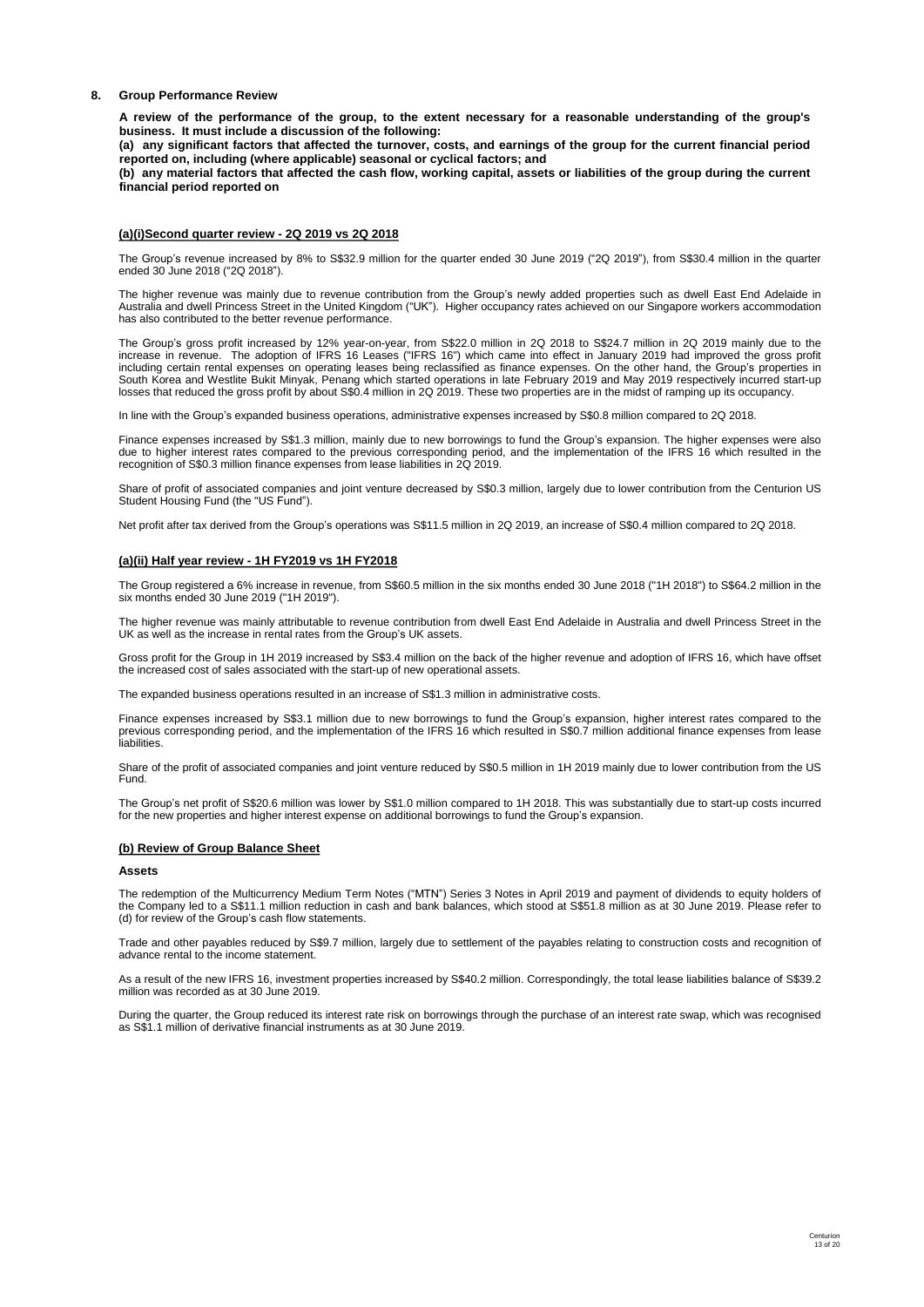# **Borrowings & Gearing**

As at 30 June 2019, the Group had net current liabilities of S\$10.6 million. The Group currently has sufficient cash resources and banking facilities available of S\$118.5 million to meet its current liabilities.

The Group's net gearing ratio was 54% which remain the same as at 31 December 2018. The Group's developmental and acquired operating<br>assets are primarily funded through bank borrowings, which has an average remaining matur term assets with long term bank debt with regular principal repayments.

The Group's balance sheet remained healthy with S\$51.8 million in cash and bank balances as at 30 June 2019.

# **(c) Review of Company Balance Sheet**

Borrowings reduced by S\$24.8 million due to the redemption of S\$85 million of the MTN Series 3 Notes in April 2019 and the issue of S\$60 million MTN Series 4 Notes during 1H 2019.

# **(d) Review of Statement of Cash Flows**

In 1H 2019, the Group generated a positive cash flow of S\$27.4 million from operating activities.

Net cash used in investing activities amounted to S\$0.7 million, mainly due to the development of RMIT Village, which was offset with dividends received from an associated company.

The Group recorded net cash used in financing activities of S\$37.6 million following the redemption of the MTN Series 3 Notes, the issue of the<br>MTN Series 4 Notes, repayment of borrowings as well as interest and dividends

As a result of the above activities, the Group recorded a decrease in cash and cash equivalents of S\$10.9 million in 1H 2019.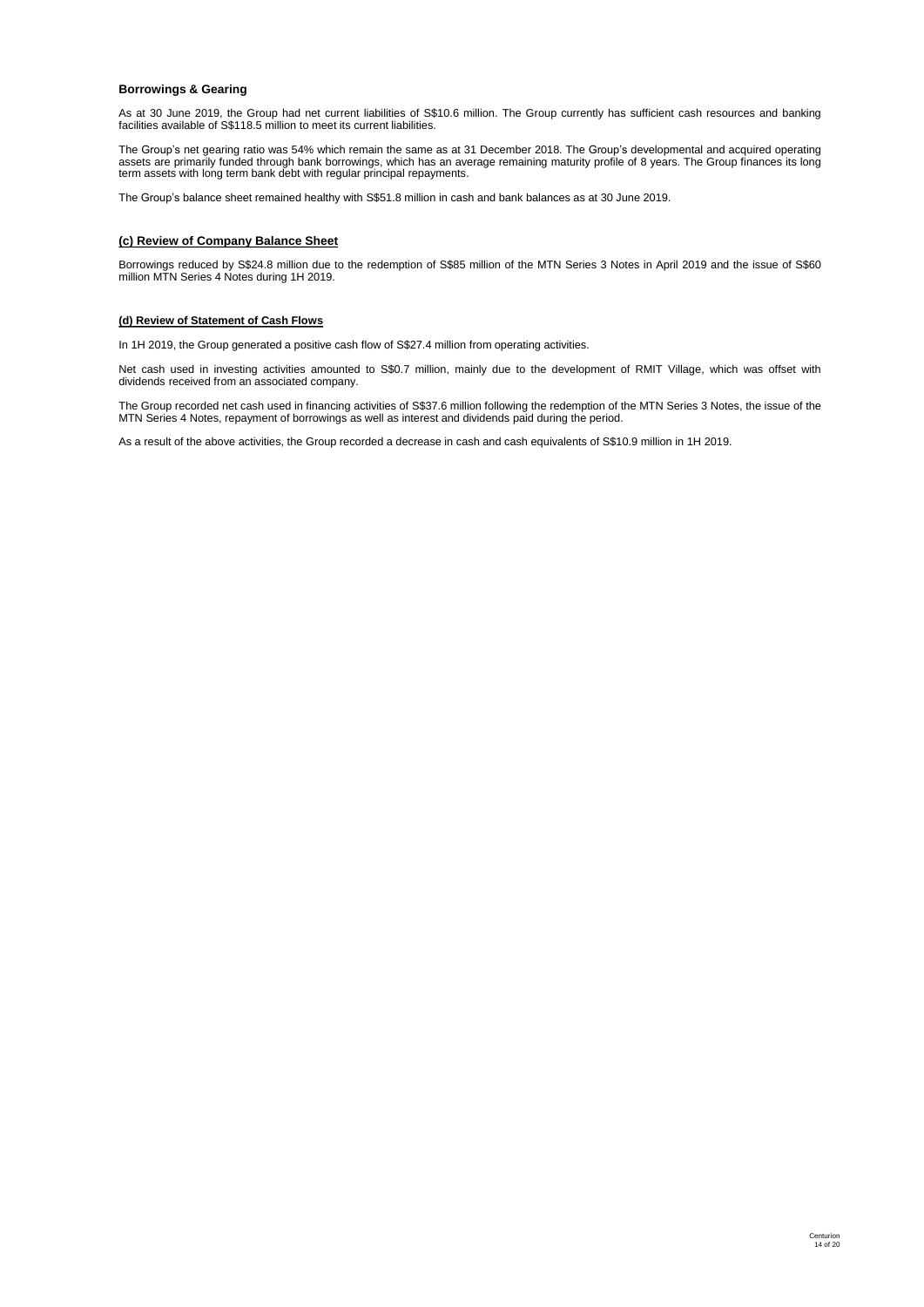# **9. (a) Earnings per share**

|                                                                                               | Group<br>Second quarter ended 30 Jun |         | Group<br>Half year ended 30 Jun |         |
|-----------------------------------------------------------------------------------------------|--------------------------------------|---------|---------------------------------|---------|
|                                                                                               | 2019                                 | 2018    | 2019                            | 2018    |
| Net profit attributable to equity holders of the<br>Company (S\$'000)                         | 10,191                               | 9,767   | 18.067                          | 18,896  |
| Weighted average number of ordinary shares<br>outstanding for basic earnings per share ('000) | 840.779                              | 840,779 | 840,779                         | 840,779 |
| Earnings per ordinary share:                                                                  |                                      |         |                                 |         |
| (i) Basic earnings per share (cents)                                                          | 1.21                                 | 1.16    | 2.15                            | 2.25    |
| (ii) Diluted earnings per share (cents)                                                       | 1.21                                 | 1.16    | 2.15                            | 2.25    |

# **(b) Net asset value**

|                                                     | Group       |             | Company     |             |
|-----------------------------------------------------|-------------|-------------|-------------|-------------|
|                                                     | 30 Jun 2019 | 31 Dec 2018 | 30 Jun 2019 | 31 Dec 2018 |
|                                                     |             |             |             |             |
|                                                     |             |             |             |             |
| Net asset value per ordinary share (see note below) | 60.79 cents | 60.34 cents | 33.6 cents  | 32.22 cents |

Note:

The Group's and Company's net asset value per ordinary share is calculated based on the Company's total number of issued shares (excluding treasury shares) of 840,778,624 ordinary shares as at 30 June 2019 and 31 December 2018.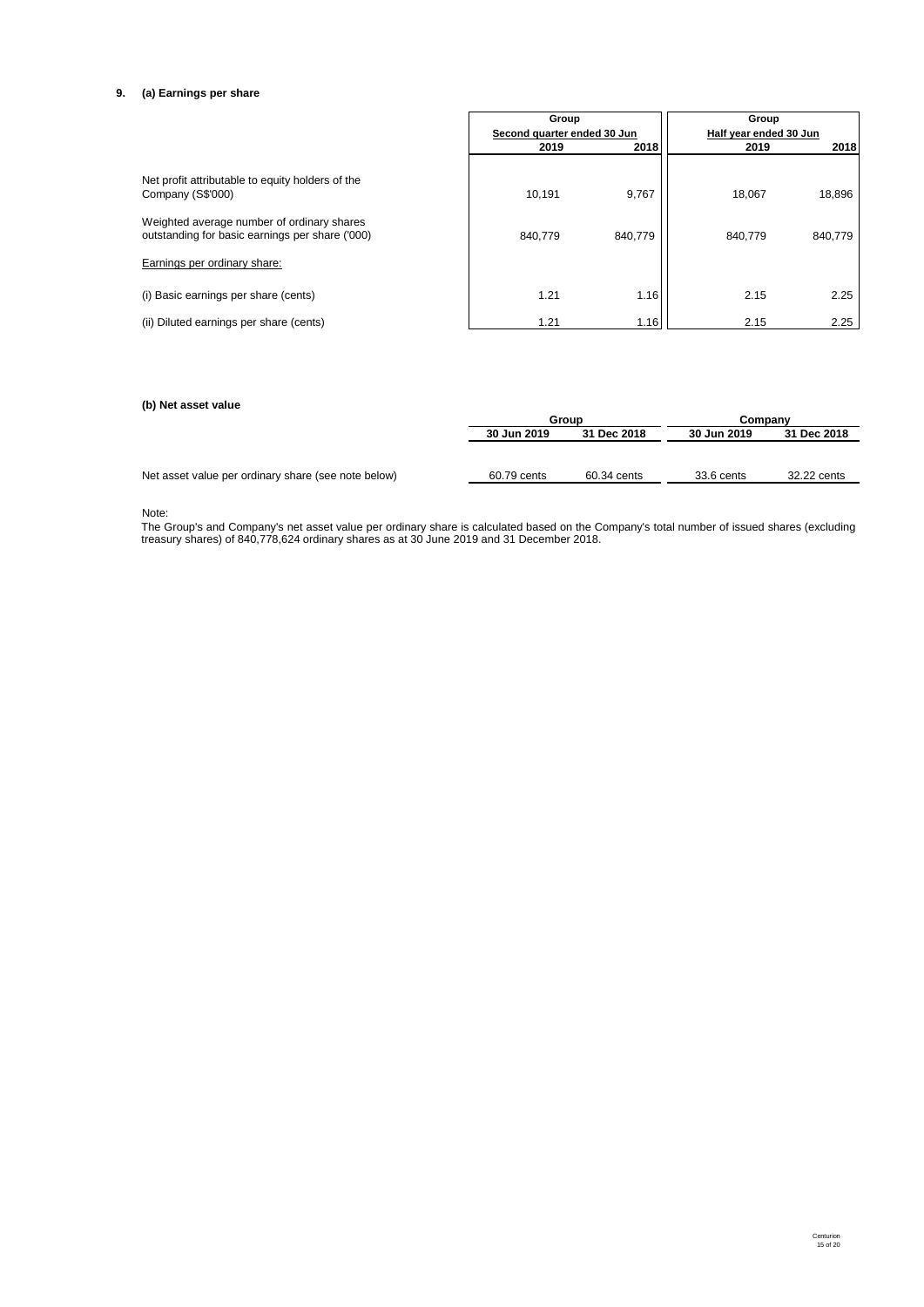10. A commentary at the date of the announcement of the significant trends and competitive conditions of the industry in which the group operates and any known factors or events that may affect the group in the next reporting period and **the next 12 months**

# **Accommodation Business**

As at 30 June 2019, the Group operated a diversified portfolio of 31 operational purpose-built workers and student accommodation assets ("PBWA" and "PBSA", respectively) comprising approximately 63,052 beds across Singapore, Malaysia, Australia, South Korea, the United Kingdom ("UK") and United States ("US").

## (a) Workers Accommodation

As at 30 June 2019, Centurion had a total of 26,100 beds across four operating workers accommodation assets in Singapore, with a high average occupancy rate of 96.9% for 1H 2019.

In its Budget 2019<sup>1</sup>, the Singapore government indicated that it has kept the foreign workers quota in the construction, marine, processing and manufacturing sectors unchanged. Furthermore, the Ministry of Manpower has announced that as at December 2018, the population of Non-Domestic Foreign Workers with work permits (excluding Foreign Domestic Workers) stood at 718,800, as compared to 718,400 from the year before<sup>2</sup>. The Group expects demand from the PBWA sector to remain stable.

In Singapore, Centurion has secured a 10-year lease, with an option to renew for another 5 years, for Westlite Juniper (fka Juniper Lodge), which will add approximately 1,900 beds to the PBWA portfolio. Westlite Juniper is located at Mandai Estate and is within walking distance to Westlite Mandai. Westlite Juniper is expected to commence operations from September 2019.

In April 2019, Centurion announced a proposed reconstruction of an existing block in Westlite Toh Guan, which has obtained outline permission from the Urban Redevelopment Authority (URA). This reconstruction will add an industrial training centre, and serve to enhance the property's service offer and occupancy stability. Following approval from the various governmental authorities, Centurion will apply to URA for a written permission and seek approval from the Singapore Land Authority (SLA) for an extension of the use of the existing lease for PBWA use from 2032 to 2057.

In Malaysia, Centurion operated approximately 30,700 beds across seven workers accommodation assets during the quarter. The assets, which are well-located in key manufacturing hubs, enjoyed an average occupancy of 90.2% for 1H 2019 excluding Westlite Bukit Minyak. The Group expects occupancy for Westlite Bukit Minyak to gradually ramp up over the course of 2019, following the fitting out works completed in 1Q 2019.

The demand for PBWA in Malaysia is expected to be driven by the government's moves to ensure proper housing for foreign workers. This is evidenced in the passing of the Worker's Minimum Standards of Housing and Amenities (Amendment) Bill 2019 in July 2019, which aims to expand the minimum standard of housing and provision of basic facilities for workers in all sectors.

In 2Q 2019, Centurion has leased an adjacent block in Westlite Pasir Gudang from Tenaga Nasional Berhad (TNB) on a 9-year lease term, adding approximately 400 beds. Centurion also commenced development for three dormitory blocks on an existing parcel of land at Tampoi. This project, named Tampoi II is expected to add approximately 3,600 beds and complete construction in 3Q 2020.

#### (b) Student Accommodation

The Group had a student portfolio of approximately 6,252 beds across 20 operational assets in the US, UK, Australia, Singapore and South Korea as at 30 June 2019.

In the UK, the Group achieved a healthy average occupancy of 90.3% for 1H 2019. Despite wider uncertainties surrounding Brexit, an increase in acquisitions of PBSA assets in the UK by global investors as well as an uptick in the development pipeline underscores the resilience of the sector. According to the Universities and Colleges Admissions Service, there was a record number of applicants from outside the European Union who have applied to study in the UK as at 30 June 2019, an increase of 8% from the previous year<sup>3</sup>. Demand from international students is also expected to remain strong, with the UK Department of Education setting the goal of attracting the number of international students from the current approximately 460,000 enrolled to 600,000 by 2030<sup>4</sup>.

In Australia, RMIT Village in Melbourne has achieved a stable average occupancy of 81.3% for 2Q 2019. This includes 43 beds which were completed in 2Q 2019 under the Asset Enhancement Programme. For the newly completed development of dwell East End Adelaide, it has achieved an average occupancy of 82.1% in 2Q 2019.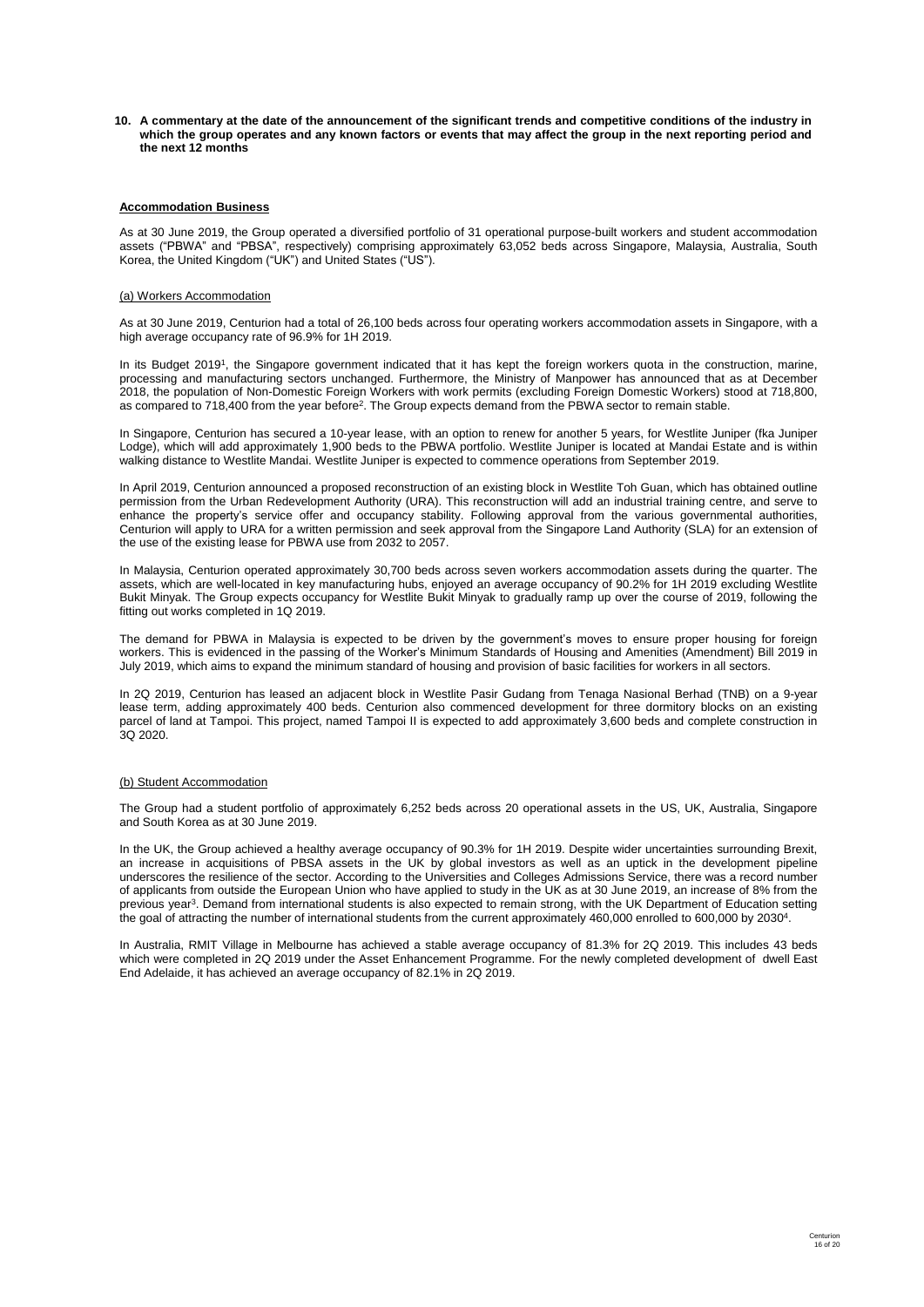Australia remains the premier destination for international students. Statistics from Australia's Department of Education shows that Australia continued to experience growth in international student population, with 361,161 international students in the Higher Education segment as at May 2019, a 13% increase from 2018<sup>5</sup>.

In South Korea, occupancy for dwell Dongdaemun is expected to ramp up progressively over the course of 2019. In the US, the Group's six PBSA assets continued to record healthy average occupancy rates.

In Singapore, dwell Selegie achieved an average occupancy of 87.3% for 1H 2019.

The positive supply-demand dynamics within the student accommodation segment and the anti-cyclical resilience of this accommodation asset class point towards a healthy outlook for the Group's strategically-located student accommodation assets.

# **Growth strategy**

The Group remains on track to continue growing its specialised accommodation business globally. It has both portfolio growth and asset light strategies in place, with the former involving selective acquisitions, developments and asset enhancement programmes. The latter seeks to achieve scalable growth through joint ventures, as well as the establishment and provision of investment, asset and property management services.

While the Group remains focused on niche accommodation assets within the PBSA and PBWA sectors which generate stable and recurring income streams, it will also consider opportunities to invest in new specialised accommodation types.

# Remark:

- 1. Source: MOM Budget 2019 Highlights, 5 March 2019
- 2. Source: Ministry of Manpower Foreign workforce numbers
- 3.Source: Universities and Colleges Admissions Service, 11 July 2019
- 4. Source: ICEF Monitor, 20 March 2019
- 5. Source: Australian Government Department of Education, May 2019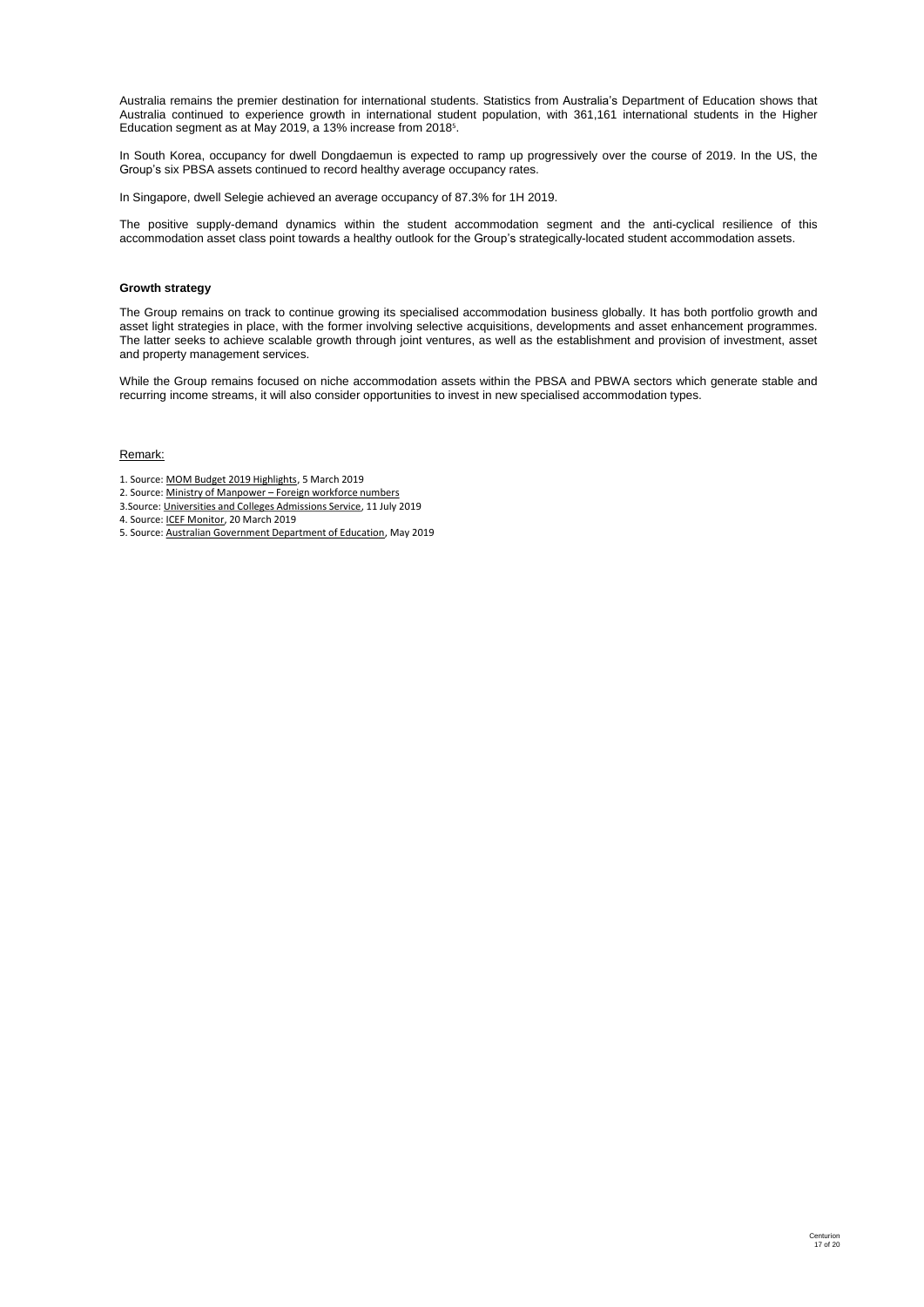#### **11. Use of Proceeds**

Not applicable

#### **12. Dividend**  $\blacksquare$

# **(a)** *Current Financial Period Reported On*

Any dividend declared for the current financial period reported on ?

| Name of Dividend                     | Interim dividend            |
|--------------------------------------|-----------------------------|
| Dividend Type                        | Cash                        |
| Dividend Amount per Share (in cents) | 1.0 cent per ordinary share |
| Currency                             | <b>SGD</b>                  |
| Tax Rate                             | 1-tier tax exempt           |

Shareholders in Singapore will receive the interim dividend of SGD1.0 cent per share. Shareholders in Hong Kong will receive the interim dividend of Hong Kong dollar equivalent of HKD5.64\* cents per share.

\*Exchange used: SGD1 = HKD5.64 as at 13 August 2019.

## **(b)** *Corresponding Period of the Immediately Preceding Financial Year*

Any dividend declared for the corresponding period of the immediately preceding financial year ?

| Name of Dividend                     | Interim dividend            |
|--------------------------------------|-----------------------------|
| Dividend Type                        | Cash                        |
| Dividend Amount per Share (in cents) | 1.0 cent per ordinary share |
| Dividend Payment Date                | 4 September 2018            |
| Currency                             | <b>ISGD</b>                 |
| Tax Rate                             | 1-tier tax exempt           |

# **(c) Date Payable**

The interim dividend will be paid on 12 September 2019.

## **(d) Book Closure Date**

#### For shareholders in Singapore

Notice is hereby given that the Share Transfer Books and the Register of Members of the Company will be closed on 29 August 2019 for the preparation of dividend warrants.

Duly completed registrable transfers received by the Company's Share Registrar, B.A.C.S. Private Limited at 8 Robinson Road #03-00, ASO<br>Building, Singapore 048544, up to 5:00 pm on 28 August 2019 will be registered to dete

Shareholders whose Securities Accounts with The Central Depository (Pte) Limited are credited with the Company's ordinary shares at 5:00 pm on 28 August 2019 will be entitled to the interim dividend.

#### For shareholders in Hong Kong

The Hong Kong branch share register will be closed on 29 August 2019 for the purpose of determining the shareholders' entitlements to the<br>interim dividend. In order to qualify for the interim dividend for shareholders whos

#### **13. A breakdown of the total annual dividend (in dollar value) for the issuer's latest full year and its previous full year**

Not applicable for quarter announcement

#### **14. If no dividend has been declared / recommended, a statement to that effect and the reason(s) for the decision**

Not applicable.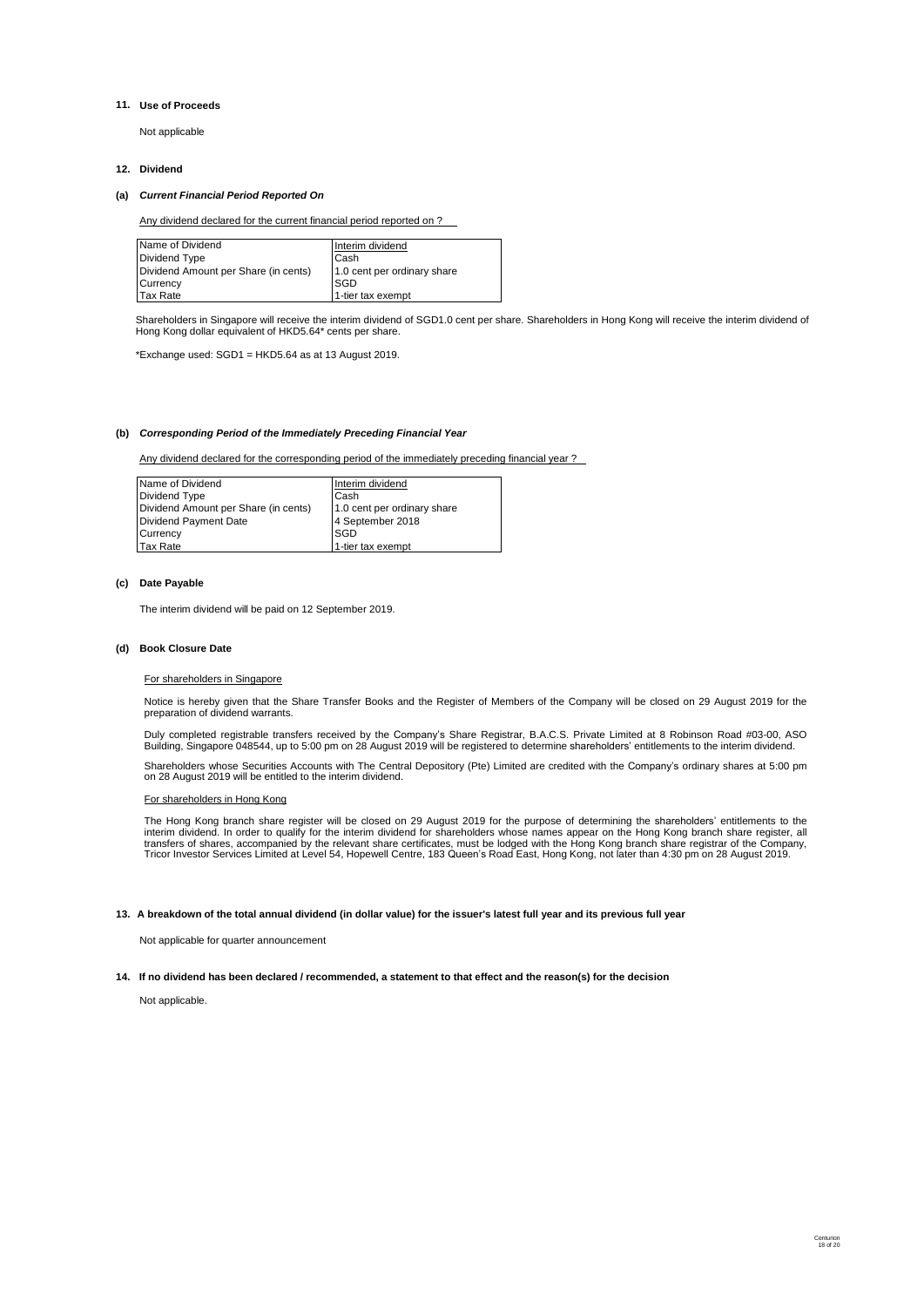#### 15. Whether the figures have been audited or reviewed, and in accordance with which auditing standard or practice

The figures have not been audited or reviewed by the Company's auditors, PricewaterhouseCoopers, LLP.

16. Where the figures have been audited or reviewed, the auditors' report (including any qualifications or emphasis **of matter)**

Not applicable.

#### **17. Review by Audit Committee**

The Company has established an audit committee (the "Audit Committee") with written terms of reference which deal<br>clearly with its authority and duties. Amongst the Audit Committee's principal duties is to review and super

The Company has out-sourced its internal audit function to BDO LLP. The internal auditor reports directly to the Chairman of the Audit Committee and presents their reports and audit findings with regards to the adequacy and effectiveness of the Company's internal control and make recommendations to the Audit Committee.

The Audit Committee comprises three independent non-executive Directors, namely, Mr. Gn Hiang Meng, Mr. Chandra Mohan s/o Rethnam and Mr. Owi Kek Hean. Mr. Gn Hiang Meng is the chairman of the Audit Committee.

#### **18. Compliance with Corporate Governance Codes**

The Company has adopted the principles and practices of corporate governance in line with the recommendations of the Singapore Code of Corporate Governance 2012 (the "2012 Code") and the applicable code provisions of the Corporate Governance Code (the "HK CG Code") as set out in Appendix 14 to the Rules Governing the Listing of Securities on the SEHK (the "HK Listing Rules").

In the event of any conflict between the 2012 Code and HK CG Code, the Company will comply with the more stringent requirements. Throughout the six months ended 30 June 2019, the Company has complied with applicable provisions in the 2012 Code and HK CG Code, except those appropriately justified and disclosed.

As disclosed in the section titled "Corporate Governance" in the Company's 2018 Annual Report, the Monetary Authority of Singapore has on 6 August 2018 issued the revised Code of Corporate Governance ("2018 Code"). The 2018 Code replaces the 2012 Code and is applicable to the Company's Annual Reports covering the financial years commencing from 1 January 2019. The Company will review and report its corporate governance practices in line with the 2018 Code in the next Annual Report.

# **19. Compliance with Singapore Listing Manual and Hong Kong Model Code**

In compliance with Rule 1207(19) of the Listing Manual (the "Listing Manual") of SGX-ST and the Model Code for<br>Securities Transactions by Directors of Listed Issuers (the "Model Code") as set out in Appendix 10 to the HK L Directors and Officers as its code for securities transactions by its Directors and Officers pursuant to the Listing Manual<br>of the SGX-ST and the Model Code's best practices on dealings in securities. In furtherance, speci six months ended 30 June 2019.

The Company, the Directors and its Officers are not allowed to deal in the Company's securities at all times whilst in possession of unpublished price sensitive information and during the periods commencing:

(a) 30 days immediately preceding the publication date of the announcement of the Company's quarterly results or halfyear results of a financial year or, if shorter, the period from the end of the relevant quarterly or half-year period up to the publication date of the results; and

(b) 60 days immediately preceding the publication date of the announcement of the Company's full-year results or, if shorter, the period from the end of a financial year and up to the publication date of the results.

Directors, officers and employees have also been directed to refrain from dealing in the Company's securities on shortterm considerations.

The Directors, Management and officers of the Group are also expected to observe relevant insider trading laws at all times, even when dealing in securities within permitted trading period or they are in possession of unpublished pricesensitive information of the Company and they are not to deal in the Company's securities on short-term considerations.

#### 20. Publication of Information on the websites of Hong Kong Exchanges and Clearing Limited, the Company and **SGX-ST**

The results announcement is published on the website of Hong Kong Exchanges and Clearing Limited (the "HKEx") at www.hkexnews.hk, the website of the Company at www.centurioncorp.com.sg and the website of the SGX-ST at www2.sgx.com. The interim report of the Company for the six months ended 30 June 2019 will be despatched to the Shareholders in Hong Kong and published on the respective websites of the HKEx, SGX-ST and the Company in due course.

#### **21. Where a forecast, or a prospect statement, has been previously disclosed to shareholders, any variance between it and the actual results**

No forecast or prospect statement was previously disclosed to shareholders.